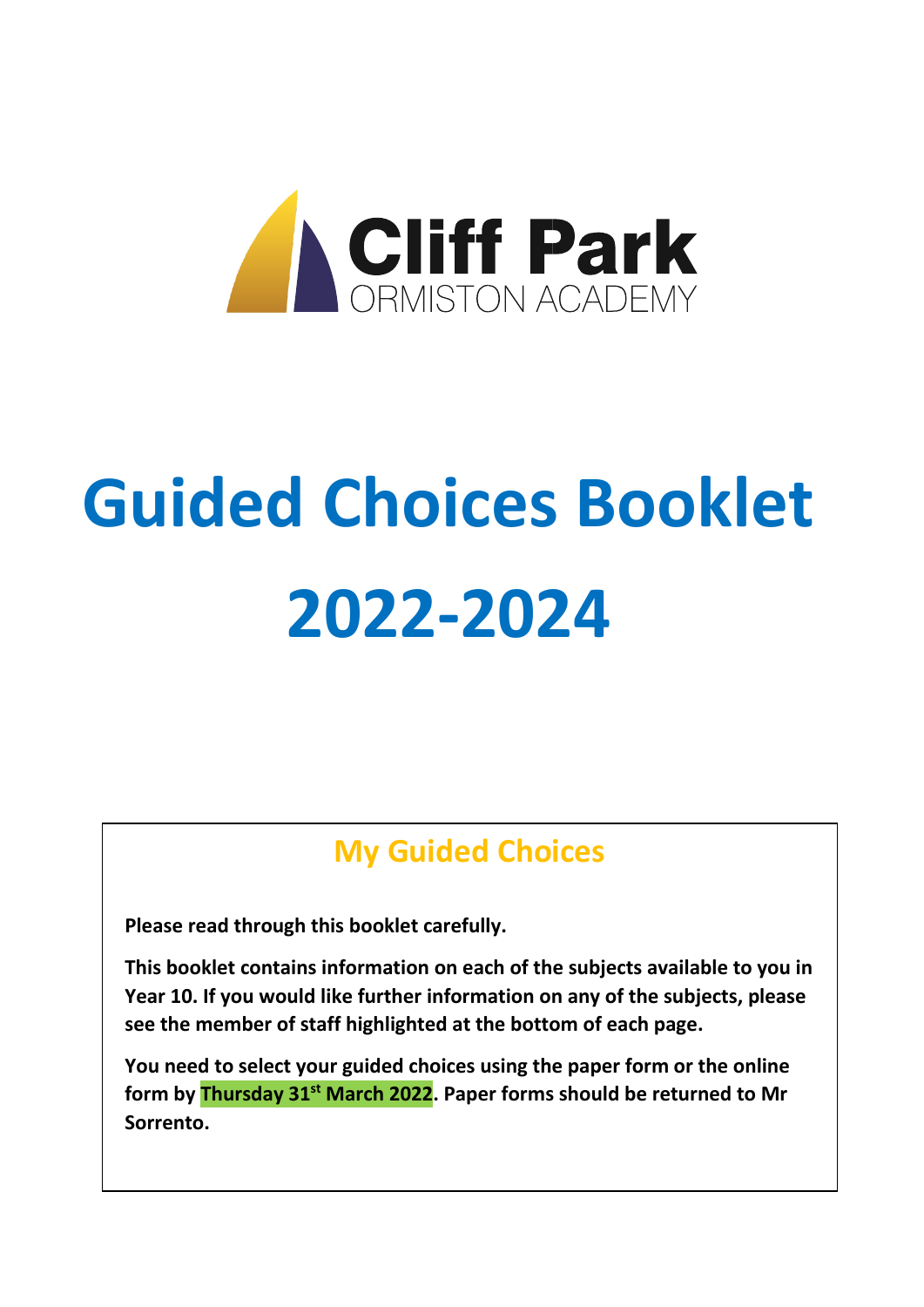

# **Choosing A Path For Your Future**

At Cliff Park Ormiston Academy, we work very hard to ensure all students reach their full potential. It is very important to us, therefore, that our curriculum delivers a rich and varied range of opportunities, thus producing successful students ready for the challenges of life in the 21st century. By combining the hallmarks of a traditional secondary education with a progressive vocational curriculum, relevant to contemporary life and future employment, we have become one of the leading secondary academies in the area for exam results and progression.

Selecting options is an important part of the process. It is your opportunity to explore your interests, prepare for your future and to begin further studies that will flourish into success. It is essential, therefore, to carefully consider the option subjects you choose. Make the choice based on your interests, what you want your future to look like and, above all, what you enjoy.

This booklet outlines what you need to know to make an informed decision throughout this process. You have the opportunity to consider each course before making a decision on the wider curriculum you wish to pursue.

Please also speak to your Community Assistant Principal, Form Tutor and subject teachers, if you require any further information.

Mr Sorrento **Vice Principal**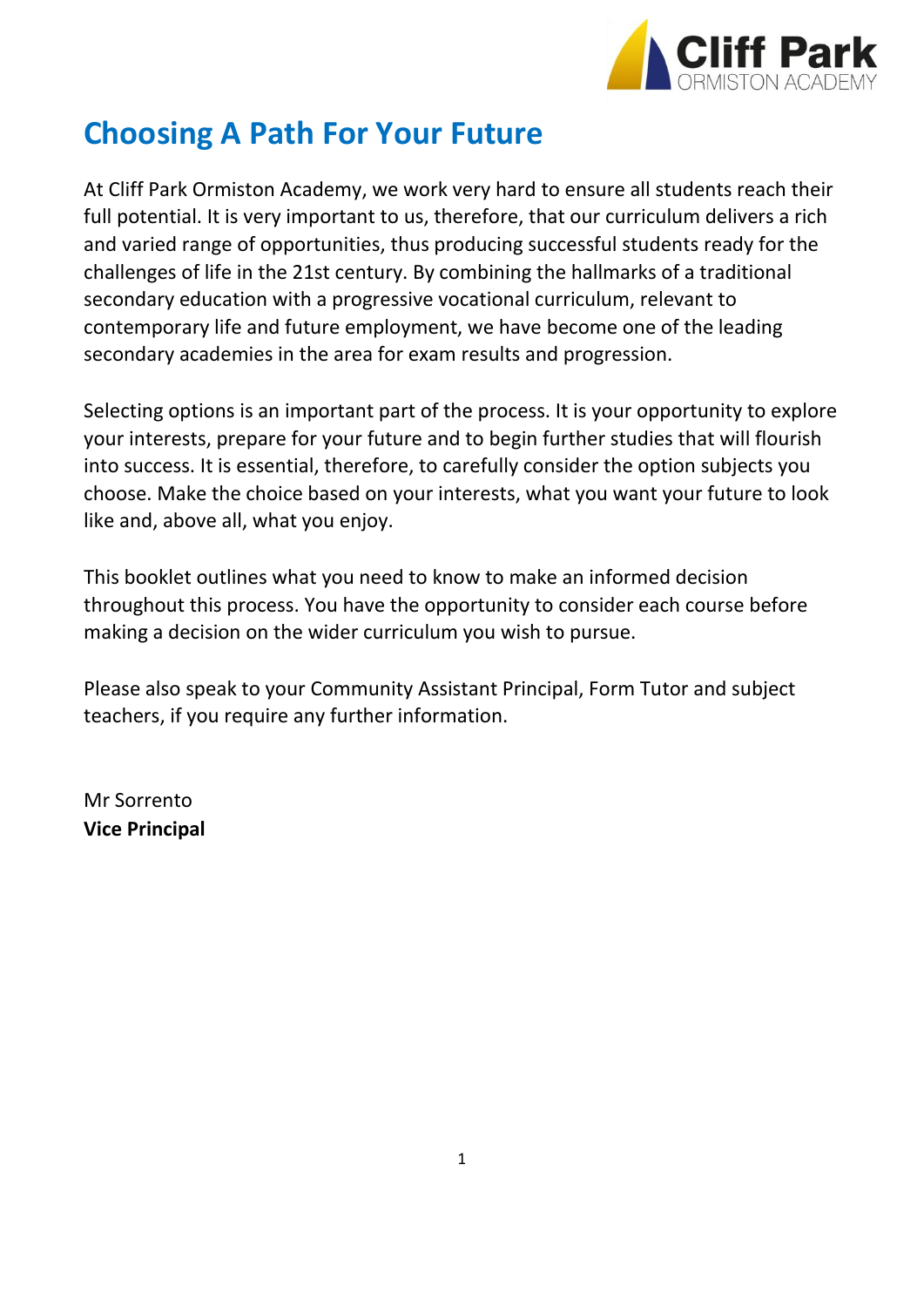

# **The Core Curriculum**

|  |  |  |  |  | Your curriculum in Years 9-11 will comprise of the following: |
|--|--|--|--|--|---------------------------------------------------------------|
|--|--|--|--|--|---------------------------------------------------------------|

| <b>The CORE (compulsory) Courses</b>                   |  |  |  |  |  |
|--------------------------------------------------------|--|--|--|--|--|
| English                                                |  |  |  |  |  |
| <b>Mathematics</b>                                     |  |  |  |  |  |
| Science                                                |  |  |  |  |  |
| Religious Studies (as part of 'Character and Culture') |  |  |  |  |  |
| <b>Core Physical Education</b>                         |  |  |  |  |  |
| <b>Foundation Ebacc Subjects</b>                       |  |  |  |  |  |
| Humanity (Geography or History)                        |  |  |  |  |  |
| Modern Foreign Language (as an option subject)         |  |  |  |  |  |
| <b>Option Subjects</b>                                 |  |  |  |  |  |
| You will also get to select three 'optional subjects'  |  |  |  |  |  |

# **Careers (CEIAG) and Social, Moral, Spiritual & Cultural Education (SMSC)**

As part of your core curriculum, you will continue to study 'Character and Culture', alongside Religious Education.

This subject promotes SMSC, PSHE and British Values by covering important topics such as sex education and by incorporating activities that are designed to encourage effective relationships.

Careers guidance is built into your Form Time programme and 'Character and Culture' lessons. You will have access to our Careers Lead and will have the opportunity to get involved in many of the activities we have planned with the University of East Anglia, local colleges, businesses and other organisations.

An overview of what you learn within 'Character and Culture' can be found on our website: [Cliff-Park-Character-and-Culture-Map](https://www.cliffparkoa.co.uk/wp-content/uploads/2021/09/Cliff-Park-Character-and-Culture-Map-CPCC-2021-22.pdf)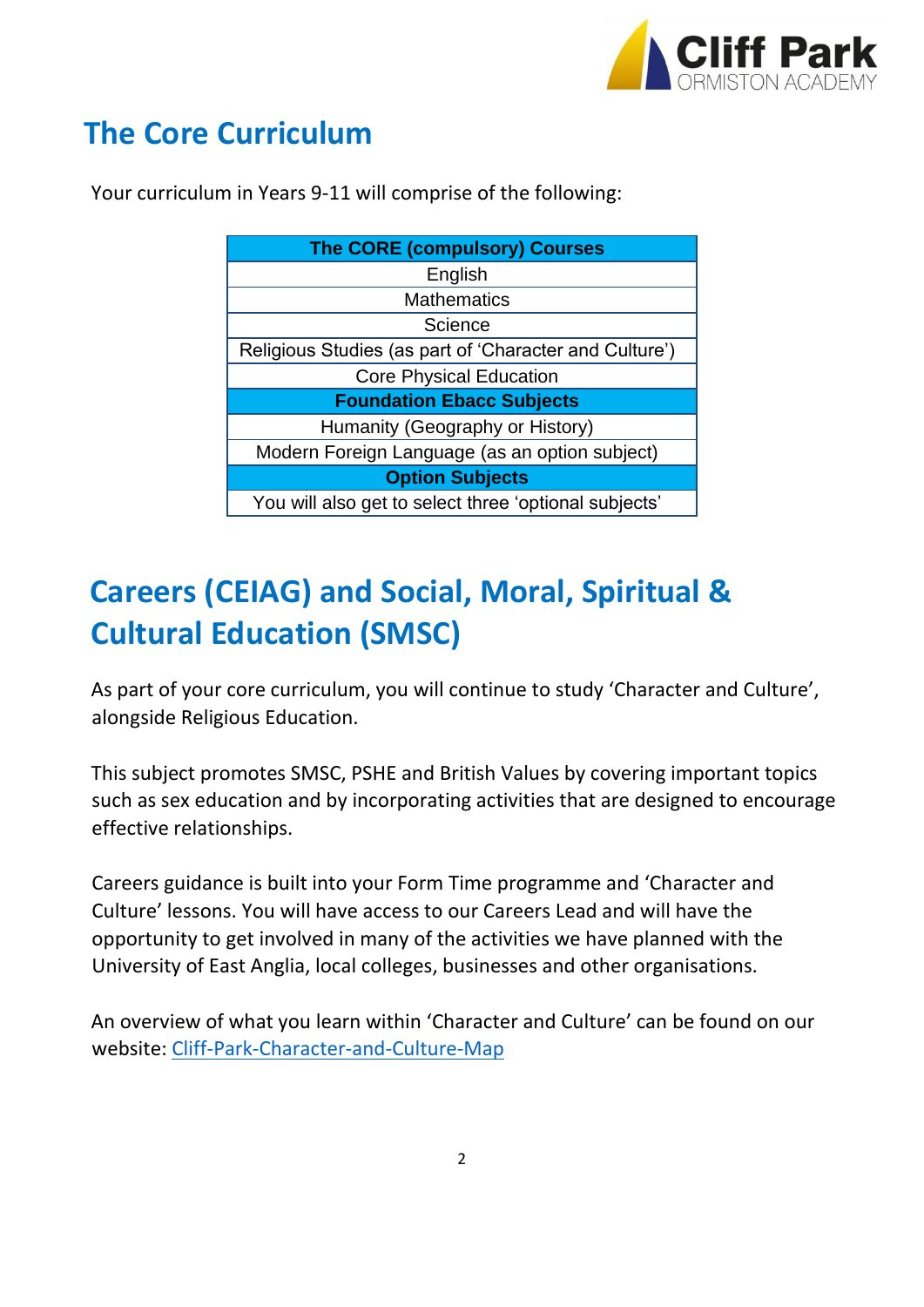

# **The English Baccalaureate**

The English Baccalaureate is designed to offer a broad set of academic subjects and will be awarded to you if you secure good (Grade 5+) GCSE passes in English, Mathematics, the Sciences, a Modern Foreign Language and a Humanity (History or Geography).

Cliff Park Ormiston Academy will ensure that the curriculum suits the needs of all students and offers a personalised provision enabling you to achieve success. We recognise that the English Baccalaureate is an important part of your progression to higher education and employment and have, therefore, ensured our curriculum provides you with the opportunity to achieve this qualification set.

We have identified, using performance data, students who we feel would benefit from following the English Baccalaureate in their future careers. These students will study core subjects (either Geography or History) and a Modern Foreign Language (either French or German). Students will then have two other options to choose from. This combination of subjects provides a broad and balanced curriculum and ensures that NO future pathway is closed to you. This combination of subjects is highlighted as desirable from the best universities and the business community. If you would prefer to not follow the English Baccalaureate or if you have not been identified and would like to follow this route, then you should discuss this with Mr Sorrento.

# **Vocational Courses versus GCSEs**

Each subject within this booklet is highlighted as being either a GCSE or vocational subject.

GCSE subjects are typically taught over two years with final examinations taken at the end of Year 11. Most GCSE subjects do not have coursework or controlled assessments.

Vocational courses typically have controlled assessments and/or examinations that are completed throughout Years 10 and 11.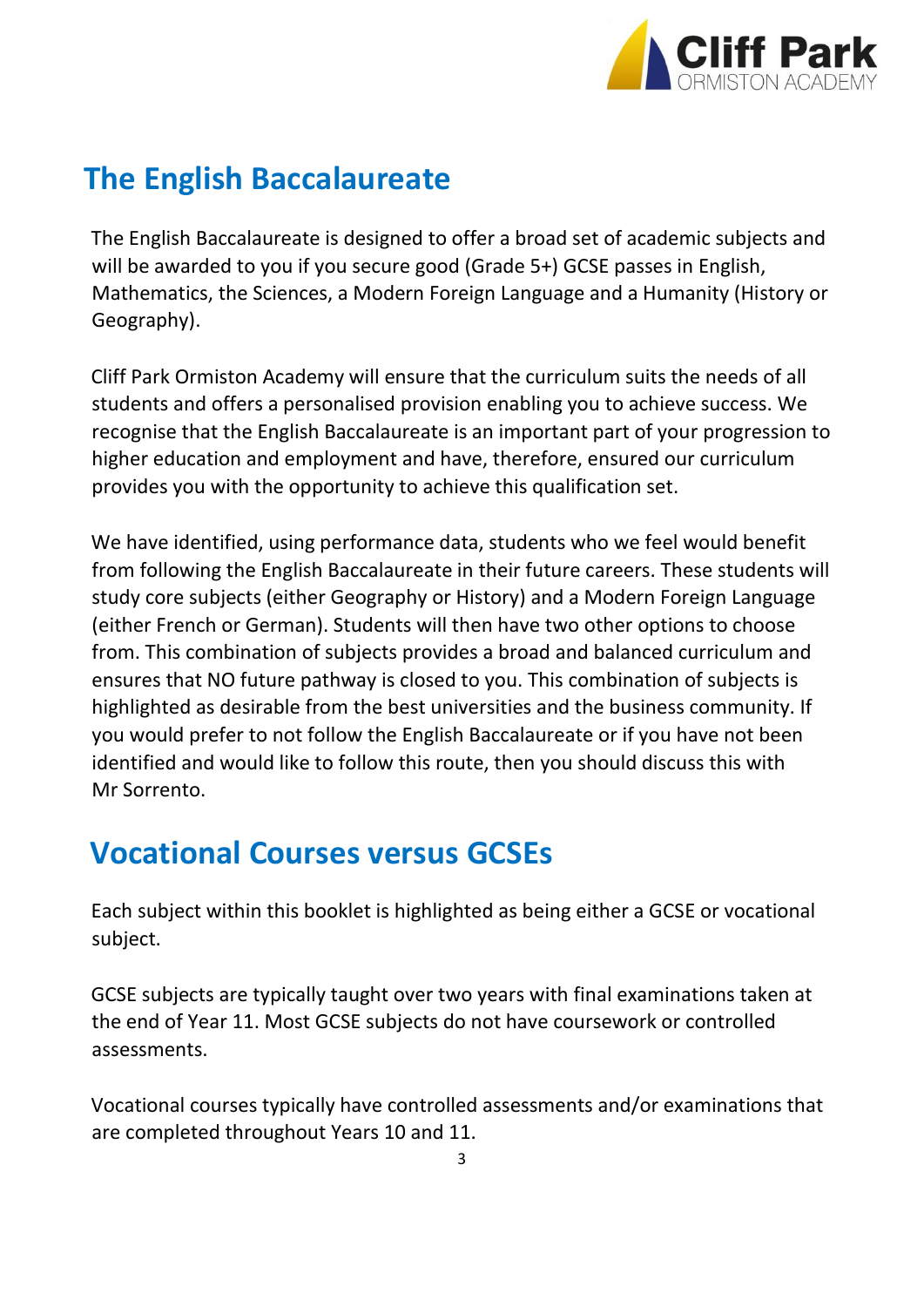

# **How Do I Choose?**



- choose courses you know you will enjoy
- choose courses you are interested in
- choose a range of different courses, so that you have a broad base from which to choose your post-16 courses
- read the subject information on the next few pages very carefully
- ask the advice of your subject teachers, your tutor and our careers advisers
- discuss it with your parents
- **think very carefully** about the subjects you choose. It is very difficult indeed to change courses once you have started
- research and explore careers and find out what qualifications you will need.



- choose a course simply because your friends have
- allow either like or dislike of particular teachers to influence your choice
- choose a course because you think it might be easy
- drop any subject you may require for entry to a particular occupation or course

*Details about courses are subject to change. We do our best to accommodate your choices, but it may be necessary to ask you to take reserve choices. We are offering a wide range of courses but may not be able to run them all. Decisions about which can run will be based upon numbers choosing them.*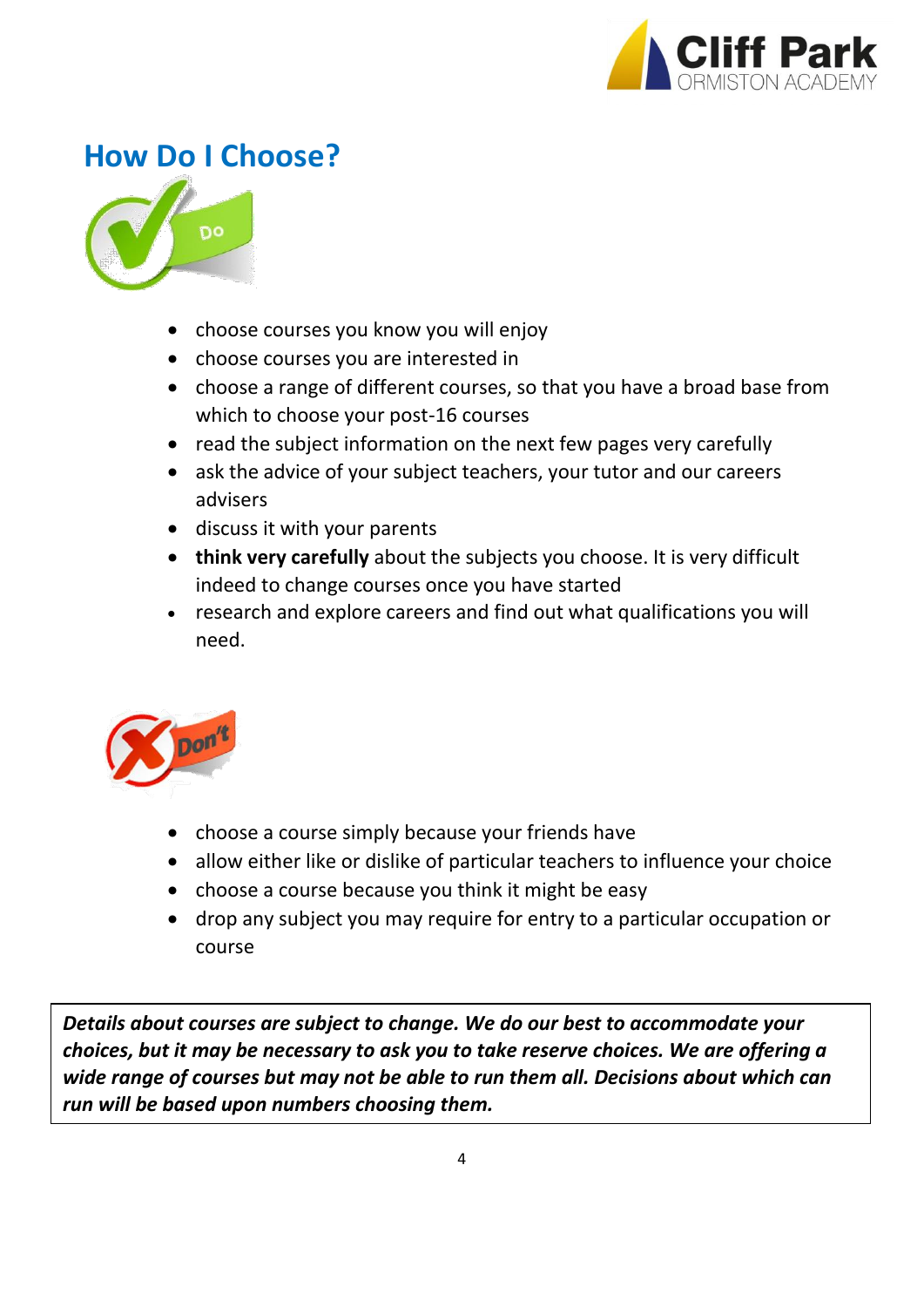

# **Art and Design (Vocational)**

### **You will be learning about:**

Different artists (historical, modern and contemporary), designers and art cultures. You will have the opportunity to focus on the ones that interest you for example Robert Banksy, Pablo Picasso, Antony Gormley, Damien Hirst, Cartoon artists (Marvel comics and Walt Disney), Manga, Aboriginal, Egyptian, Stella McCartney, Vivienne Westwood and many more.

You will develop practical skills in a wide range of two and three-dimensional art materials and then focus on one or more materials of interest including drawing (pencil, colour pencil, pastel and mixed media), painting, sculpture, textiles, digital photography, printmaking (mono, lino and etching), computer aided design (Photoshop and Paint Shop Pro) etc. You will have the opportunity to work with local artists, visit local art industries and galleries.

### **How will this subject help me in the future?**

Art and Design develops your visual knowledge and practical skills as well as your critical understanding skills both in a spoken and written way. These are invaluable life skills and will help out with all careers, but especially art related ones such as animator, architect, artist, designer (computer, costume, textile, interior, landscape and web), film/TV director, hairdressing, illustrator, photographer, make-up artist, teaching, and many more.

# **Who should I ask if I need more information?**

Mr Cullen or Ms Langhan

**PLEASE NOTE:** *Students cannot take Art and Textiles together as they follow the same course.*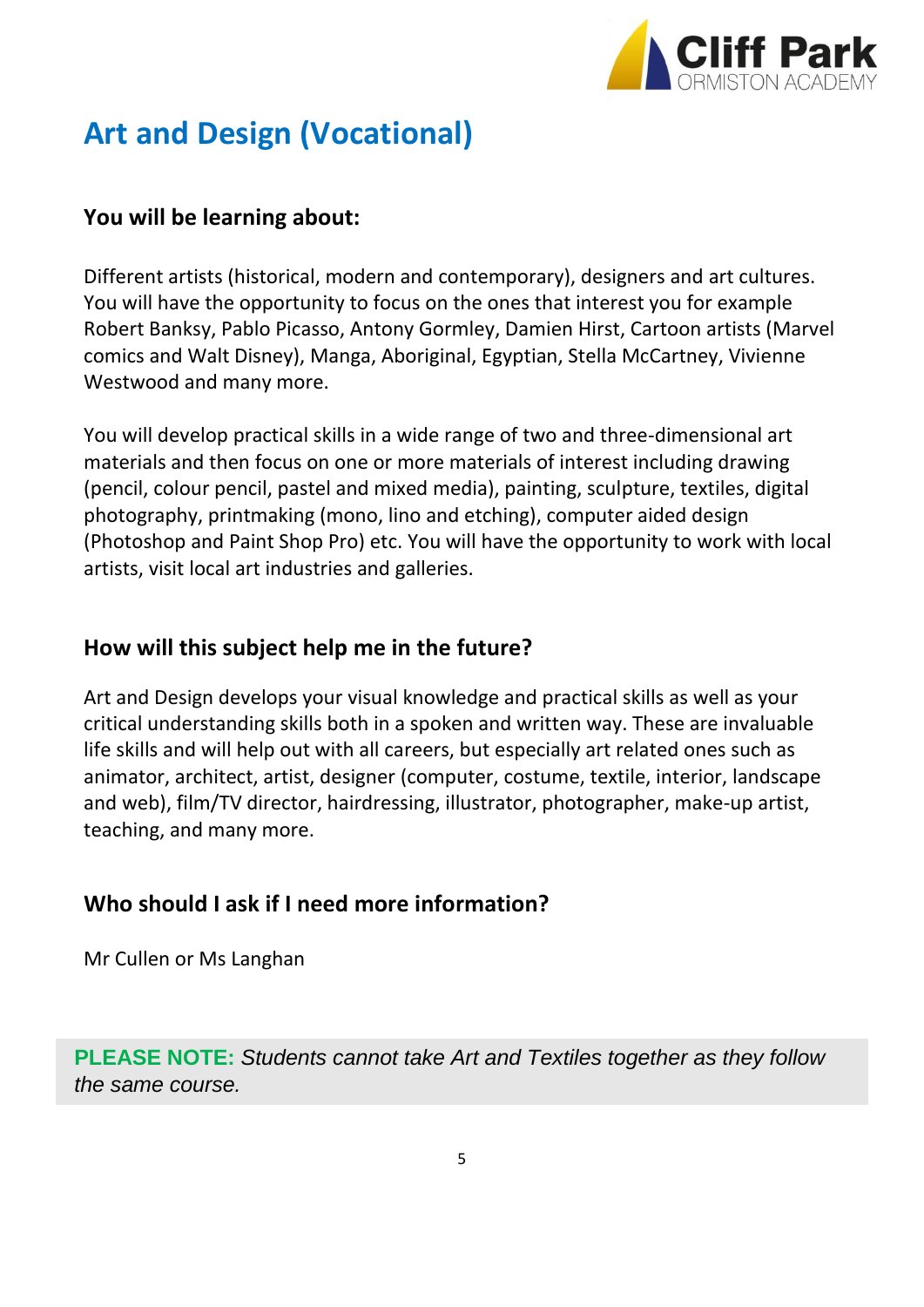

# **Child Development (Vocational)**

# **You will be learning about:**

The Tech Award gives learners the opportunity to develop applied knowledge and understanding of child development and growth up to the age of five.

Learners will have the opportunity to develop applied knowledge in the following areas:

- the characteristics of children's development from birth up to five years
- factors that affect growth and development
- the importance of play
- how play promotes children's learning and development
- reasons why children may need support
- child-friendly environments to support play, learning and development in children from birth to five years old
- supporting all children to learn and develop physically, intellectually, emotionally and socially, and adapting activities to support children's play, learning and development.

Students will be assessed in 3 components. 2 of these will be controlled assessments completed in lessons and 1 will be an exam completed at the end of the course.

# **How will this subject help me in the future?**

This is a good subject to take if you are organised, can work to deadlines and are enthusiastic about a career in early years. This subject leads well into the college courses and into further education within this sector. It will suit any person who is interested in or looking at professions such as nursing, child care, teaching or social work.

# **Who should I ask if I need more information?**

Mrs O'Brien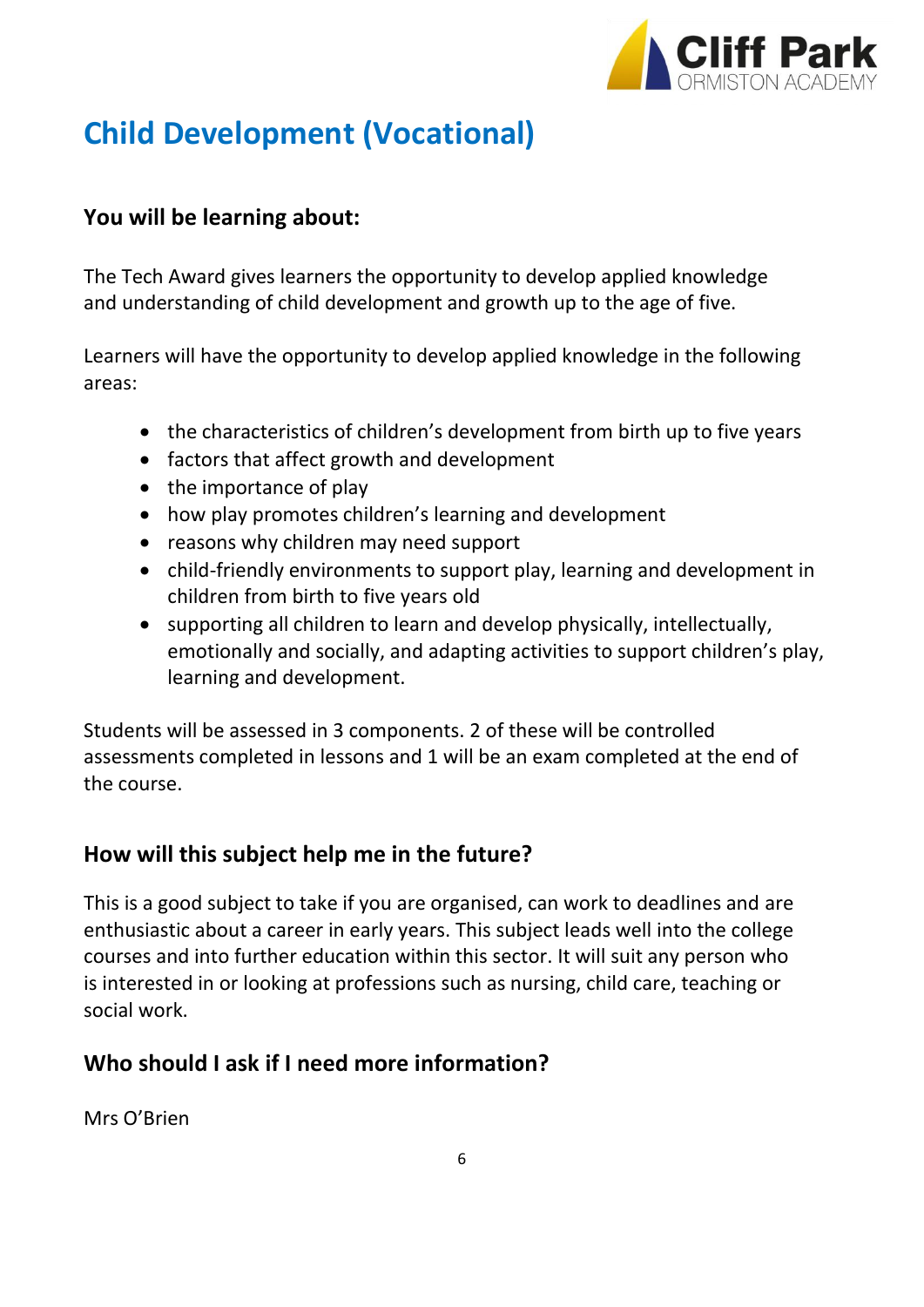

# **Computer Science (GCSE)**

#### **You will be learning about:**

Computer science is about computer technology, puzzle solving, and unpicking the "magic" of computers. Do you enjoy a challenge? Can you stick with a problem when you get stuck? Are you interested in technology and how it works? If your answer is yes, then this is the course for you!

You will be taught how to break down problems and find solutions to these problems, and then translate these solutions into working software. You will learn the principles of programming, and how to program.

You will learn about a range of computing topics such as computer hardware and how it works, computer networking, cyber security, how computers represent words, images, sound and other real world information. You will investigate the impacts of digital technology on modern society and where we may be headed with technology in the future.

This is a very exciting, challenging course that will develop your intellect, as well as your prospects. It will set you apart as someone with the inside knowledge on how the computers we all use actually function.

#### **How will this subject help me in the future?**

The course will prepare you for further computer science study. It is highly valued as a science GCSE and could form the foundation of a career in the IT industry, but also give you a head start in a wide range of careers including science, engineering, business, finance and security. While developments in technology put many jobs at risk, they increase the need for people with computer science training. The UK is crying out for people with the knowledge and skills you will gain in this course.

#### **Who should I ask if I need more information?**

Mr Bufford, Mr Wright or Mr Ford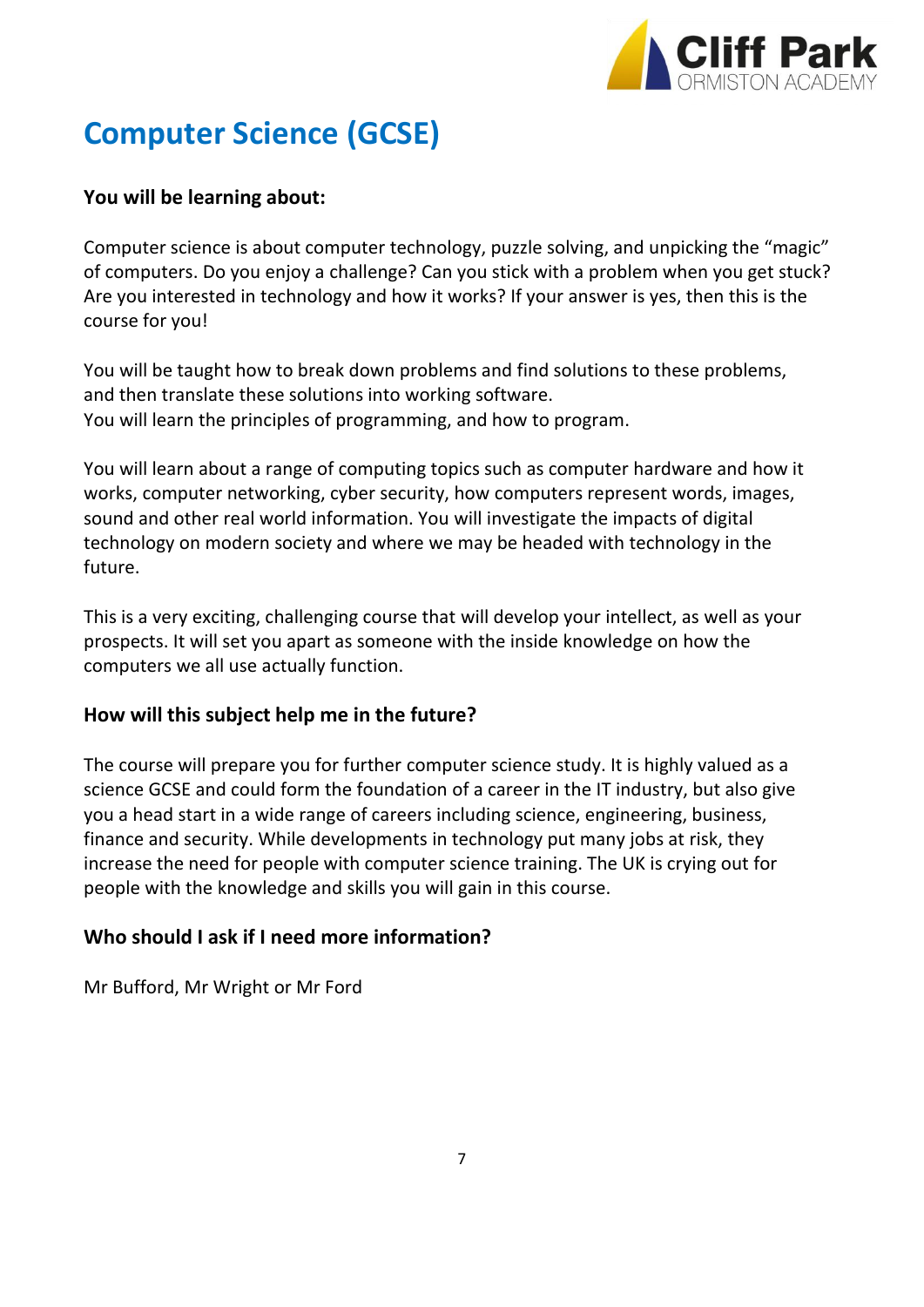

# **Creative iMedia (Vocational)**

### **You will be learning about:**

Creative iMedia is the creative end of computing. It involves investigating, planning, creating and judging projects such as websites, digital graphic images, adverts, animation and other creative computer products.

A wide range of knowledge and skills, including industry-standard software, are needed to work in the creative digital media sector. You will start at pre-production and develop your skills through practical assignments as you create final multimedia products.

You will develop your ability to produce digital graphics, websites and other multimedia products. You will also have the opportunity to sequence and edit audio and video productions. You will learn about a wide range of software. It also helps you develop those all-important soft skills such as presenting, working with others, working to a brief and communicating concepts effectively.

The course is based on 75% coursework and 25% external examination. The course is set up to mirror the experience of working for digital media companies, working to meet instructions from clients.

### **How will this subject help me in the future?**

95% of UK businesses use computers. More than 90% of jobs require computer use. It is a vocational qualification. It is well regarded by colleges and businesses and sets you up for a world where this combination of creativity, computer literacy and the ability to communicate is a rare commodity.

If you like marketing, digital design, or wish to run your own business (or pick and choose which business you work for) then this is the course for you.

### **Who should I ask if I need more information?**

Mr Bufford, Mr Wright, Mr Ford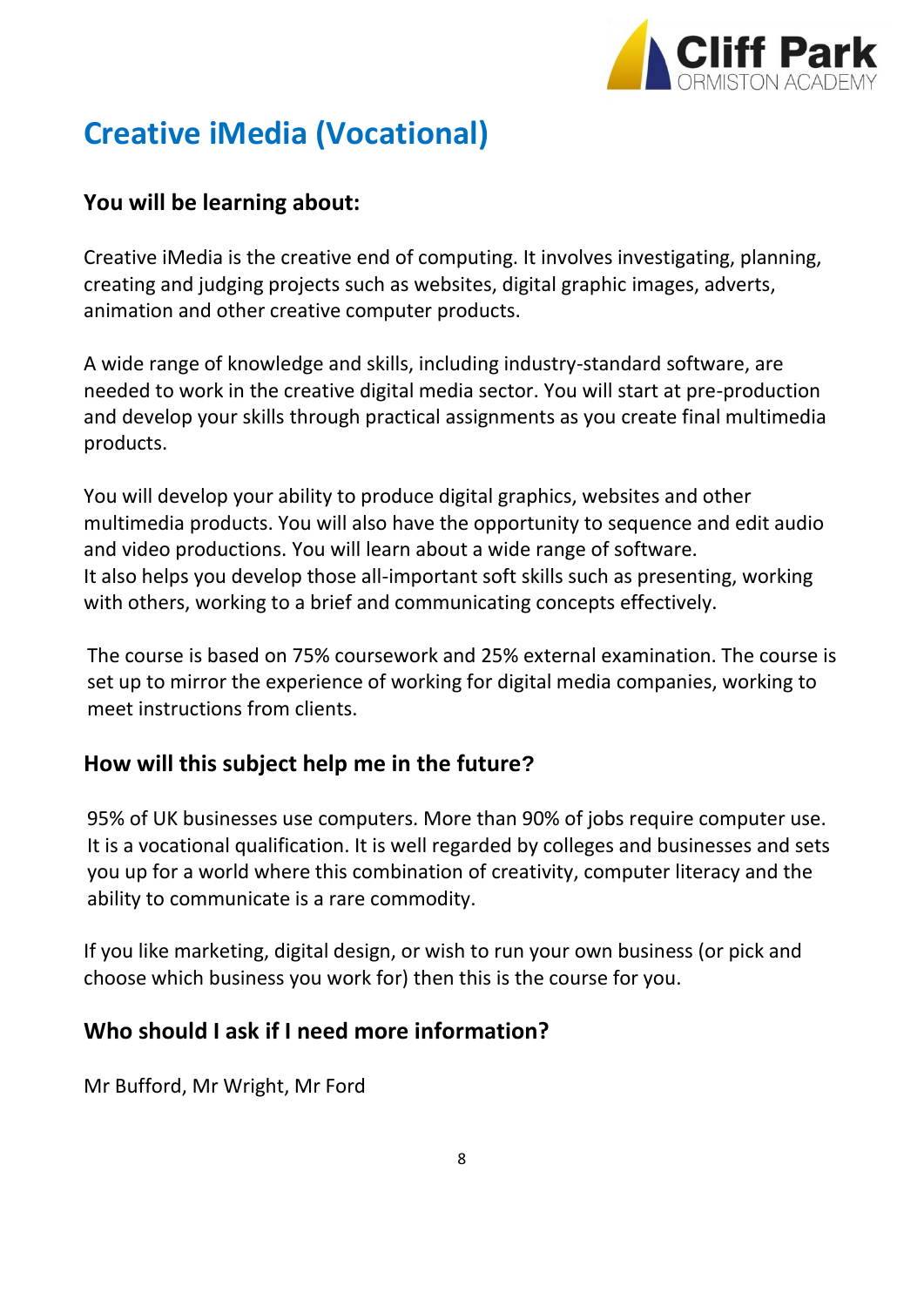

# **Dance - Performing Arts (Vocational)**

### **You will be learning about:**

- Working on your ability to work within a group
- Improving your confidence
- Teaching you correct technique
- Allowing you to be expressive and creative
- Improve your knowledge and understanding of health and fitness
- Improve your co-ordination
- The lessons will be mainly practical
- You will be given the opportunity to choreograph your own work based on a variety of themes
- Perform in group and solo pieces
- Respond to work of others
- Explore choreography based on professional works
- Analyse and compare a variety of professional pieces

### **How will this subject help me in the future?**

- You can continue your studies at college or 6th Form
- Allows you access to a career in theatre and performing arts
- Improve your good posture
- Access to other dance agencies
- Creative influence!

# **Who should I ask if I need more information?**

Mr Howard

**PLEASE NOTE:** *Students cannot take Dance and Drama together as they follow the same course.*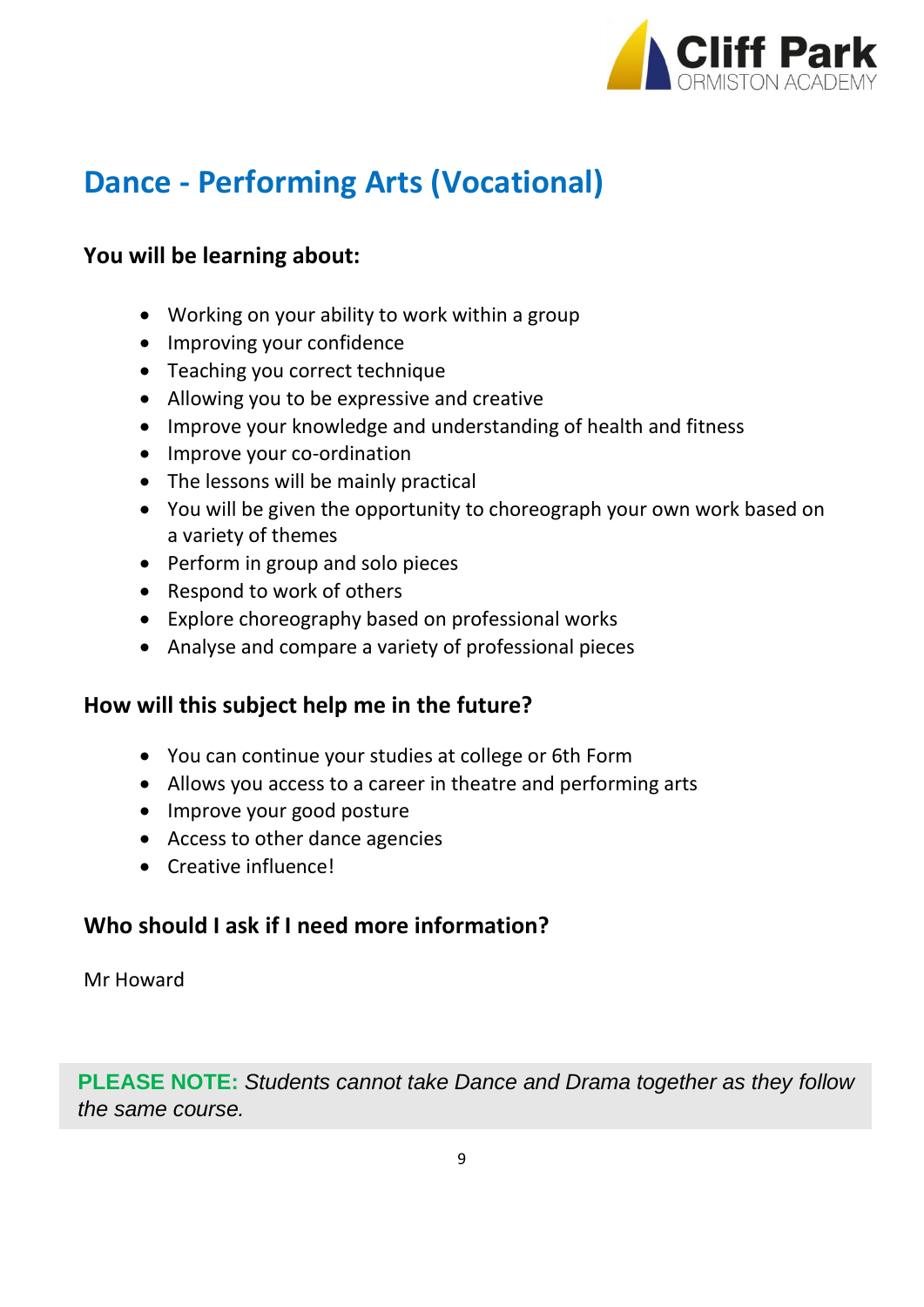

# **Drama – Performing Arts (Vocational)**

### **You will be learning about:**

The theatre styles of Naturalism, Epic and Physical Theatre. There will be a strong focus on exploring these three contrasting performance styles and practically applying the skills and techniques of practitioners and companies to your own practical performances. In addition to this there is a strong focus on researching the different roles required to create a professional production (Actors, Directors, Designers etc) and analyse the responsibilities of these roles through both theoretical work and practical work.

You will contribute to an ethos of skills development through taking part in a range of practical workshops and will be expected to develop the performance related skills of confidence, creativity, flair and technique in front of live audiences and must be prepared to be video assessed carrying out practical rehearsals and performances. In Drama you will have the opportunity to watch and work with professional theatre groups in order to develop your skills, with these experiences leading directly into your work in the classroom. You will also be required to take part in academy performances throughout the year.

Your key focus areas will be:

- The roles and responsibilities of Actors, Directors and Designers
- Effective rehearsal, performance and audition techniques
- Exploring professional scripts and developing your knowledge of how to take a script from the page to the stage
- Skills development across three contrasting styles of performance
- Application of three contrasting theatre practitioners' styles and their influence on modern performance

# **How will this subject help me in the future?**

The Level 2 Drama qualification provides you with the necessary skills and knowledge to continue your Drama study at Level 3 at Post 16 establishments. The course provides you with the building blocks to progress into a career in performance and also develops the key social and interpersonal skills that will be essential in all future career paths. The course gives you the platform to develop your creative mind and group work skills which will ultimately be beneficial to long term personal development.

# **Who should I ask if I need more information?**

Mr Howard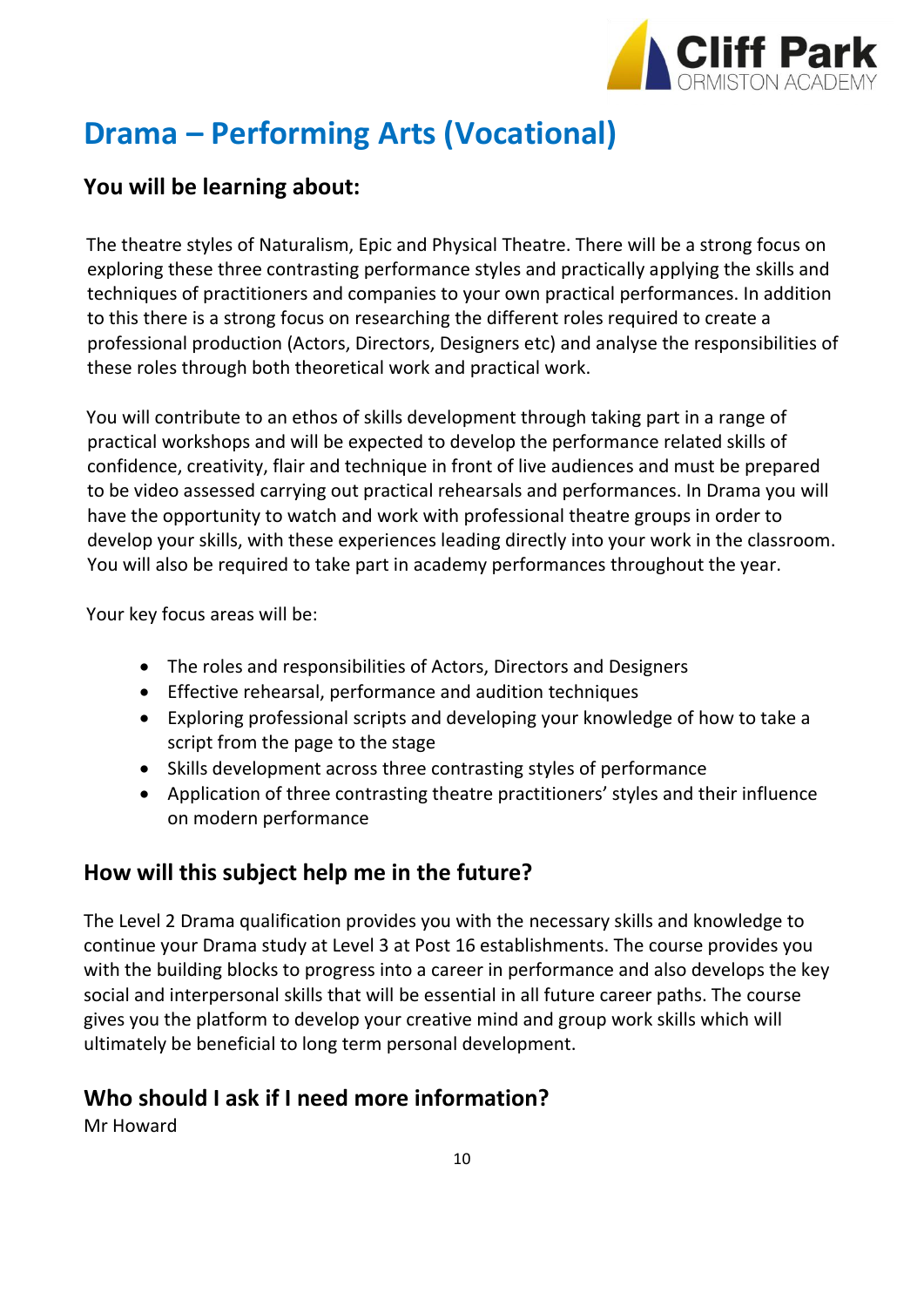

# **Engineering (Vocational)**

### **You will be learning about:**

- The world of engineering and how it impacts on our environment and lives
- Health and Safety in the workplace and the appropriate procedures and legislation
- Different sectors of engineering
- Working as a team to investigate new ideas or solve problems
- Designing and presenting ideas
- Communication, digital skills and business skills
- Manufacturing skills

You will learn how to use machinery and tools safely and correctly to make products.

The qualification includes a range of units to gain an understanding of engineering.

Further information can be found on www.wjec.co.uk/engineering.

# **How will this subject help me in the future?**

Successful completion of the course will enable you to:

- Progress to a Level 3 Engineering course at college
- Apply for an Apprenticeship in a local industry centre
- Enter the world of work in an engineering company.

# **Who should I ask if I need more information?**

Mr Herridge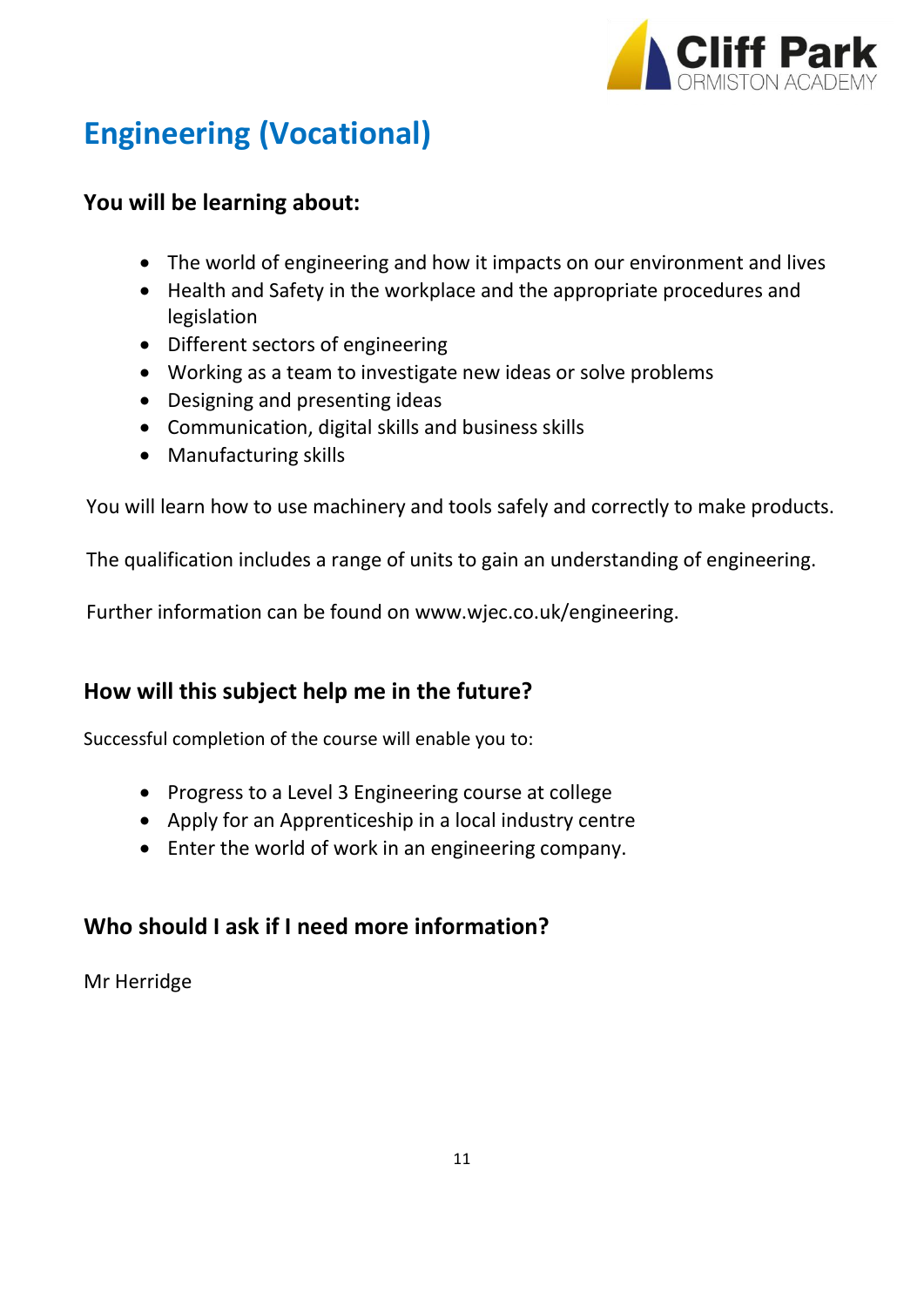

# **Geography (GCSE)**

#### **You will be learning about:**

If you are interested in the world around you, then Geography is the subject for you! Geography is about the world we live in, its people & interactions, how the world is changing, and the impacts of human actions. The world in which we live is likely to change more in the next 50 years than it has ever done before. Geography explains why and helps to prepare you for those changes. Geography tackles the big issues of environmental responsibility, sustainability and our global interdependence. The topics include:

#### *Global Geographical Issues*

- **Hazardous Earth –** the global climate system, climate change, extreme weather (tropical cyclones) and tectonic hazards
- **Development Dynamics –** global development and a case study of India, an emerging country
- **Challenges of an Urbanising World –** rapid urbanisation and global urban trends, and a case study of Mumbai, a megacity in an emerging country

#### *UK Geographical Issues*

- **The UK's evolving physical landscape –** The changing physical landscape, coastal change and conflict, and river processes and pressures
- **The UK's evolving human landscape –** The UK's changing population and a case study of a major UK city
- **Geographical Fieldwork Investigations –** 2 fieldwork projects, Investigating coastal change and conflict, and Investigating dynamic urban areas

#### *People and Environment Issues*

- **People and the Biosphere –** Biomes and resources provided by the biosphere
- **Forests Under Threat –** Tropical rainforests and the taiga biome, characteristics, threats and management
- **Consuming Energy Resources –** Energy resources, the reliance on fossil fuels, changing attitudes to energy and environmental issues
- **Making Geographical Decisions –** Decision Making Exercise involving an unseen Resource Booklet

#### **What skills do I need?**

- Information recall and a willingness to revise there is a lot of content to remember
- Motivation for reading and writing
- Evaluating schemes and projects
- Decision making skills, communication and effective team work
- Recognising links between aspects in the world surrounding us
- The ability to interpret statistics, maps, diagrams and photos

# Who should I ask if I need more information?

Miss Adcock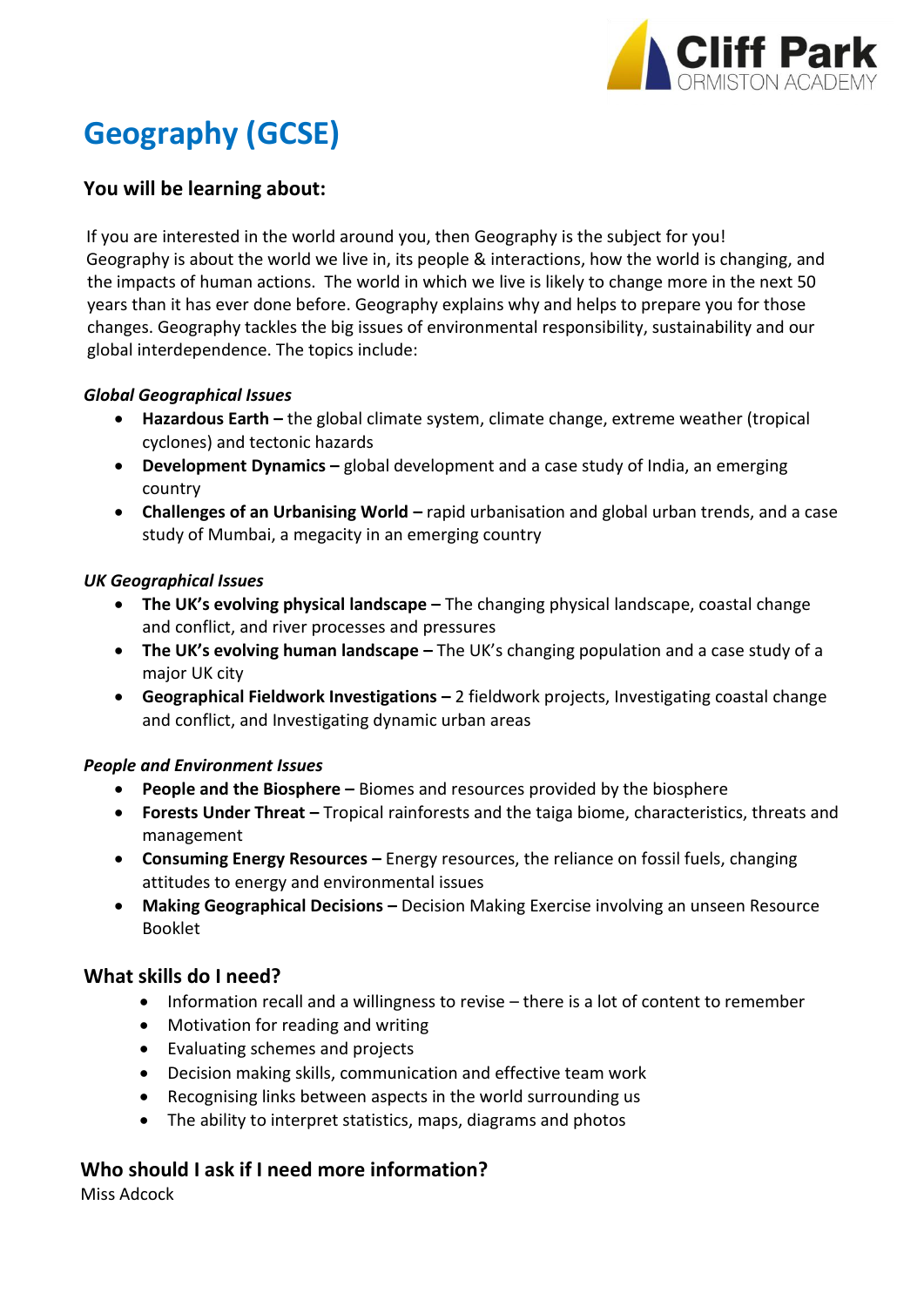

# **Health and Social Care (Vocational)**

# **You will be learning about:**

You will take part in 3 components. 2 will be completed under controlled conditions and 1 will be an external assessment which is set by Edexcel.

The Tech Award gives learners the opportunity to develop applied knowledge in the following areas:

- the life stages and key characteristics in the physical, intellectual, emotional and social (PIES) development classifications and the different factors that can affect an individual's growth and development
- different life events and how individuals can adapt or be supported through changes caused by life events
- health and social care conditions, how they can be managed by the individual and the different health and social care services that are available
- the barriers and obstacles an individual may encounter and how these can be overcome
- the skills, attributes and values required to give care and how these benefit the individual
- how factors can affect an individual's current health and wellbeing
- how physiological indicators and an individual's lifestyle choices determine physical health
- the use of the person-centred approach

# **How will this subject help me in the future?**

Health and Social Care is a good subject to take if you are organised, conscientious and are enthusiastic about a career in the health services. This subject leads well into the college courses and onto further education. It will suit you if you are interested in or looking at professions such as nursing, care work, midwifery, teaching, social work, or working with disabilities or childcare.

# **Who should I ask if I need more information?**

Mrs O'Brien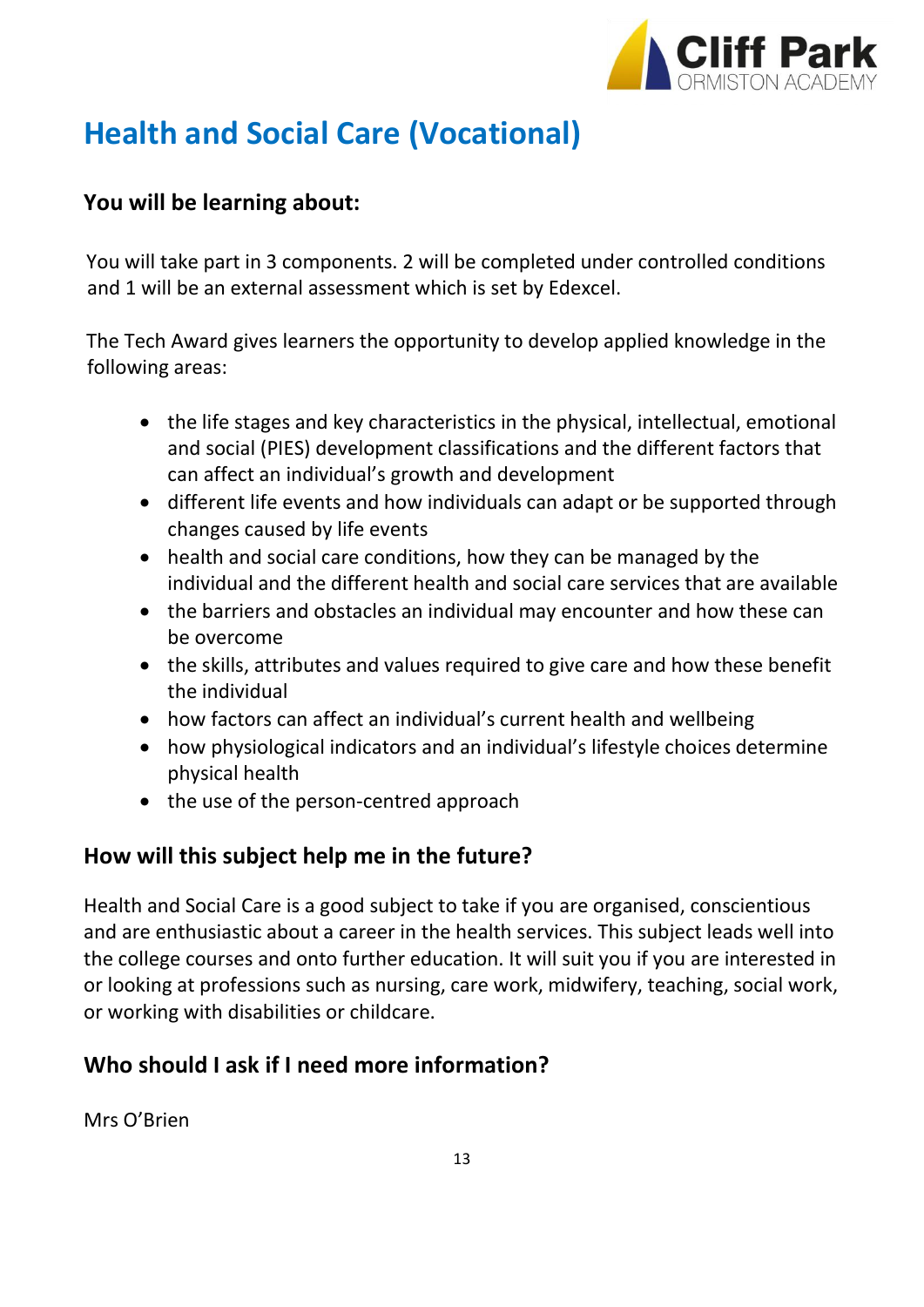

# **History (GCSE)**

#### **You will be learning about:**

**Superpower relations and the Cold War 1941-91.** We study how the aftermath of the 'hot wars' of WW1/WW2 led to nearly 50 years of 'cold war'. This is a very topical unit of work that focuses on relations between the 'west' and the Soviet Union led by modern day Russia. It will give a context to the conflict that still exists in the region formerly known as the USSR (Union of Soviet Socialist Republics). We examine how tensions that existed during WW2 extended into the post-war period. It covers major events in modern history, from the Cuban Missile Crisis, and the Arms Race, through to the fall of the Berlin Wall and the collapse of the USSR in 1991.

**Early Elizabethan England 1558-88.** This unit examines Elizabeth's problems on her accession and the pressures she faced during her early reign. We examine how Elizabethans grappled with poverty and homelessness, religious fanaticism and relations with Europe: issues that are as relevant now as they were nearly 500 years ago.

**Medicine in Britain c1250 – present.** This unit examines change and continuity over 8 centuries. Where do our ideas about the cause and treatment of disease, anatomy, physiology, methods of surgery, public health and the training of medical practitioners come from? How were they different in the past and what factors caused them to change? We also examine British medicine on the western front during World War One.

**Weimar and Nazi Germany 1918-39.** This unit examines the impact of German democracy following the First World War. We learn how and why this democracy was destroyed by economic circumstance, political trickery and Hitler's Nazi Party. We also investigate Nazi policies before the Second World War and the impact they had on ordinary Germans.

#### **How will this subject help me in the future?**

History teaches you about the world you live in by building up an understanding of the world in other times, under different (or sometimes similar) circumstances. In short, studying History allows you to be a citizen of the world. For this reason alone, it is worthwhile pursuing.

History is also very useful in any career that requires good communication, the ability to argue, spot trends and question and analyse significance such as journalism, law, accountancy or politics.

Students should know that the study of History requires a lot of reading and success in this subject is measured through three examinations at the end of Year 11. The questions mostly consist of essays, which is nothing to fear as long as you are prepared in advance and are willing to work hard independently and as part of a team.

#### **Who should I ask if I need more information?**

Mr Sewell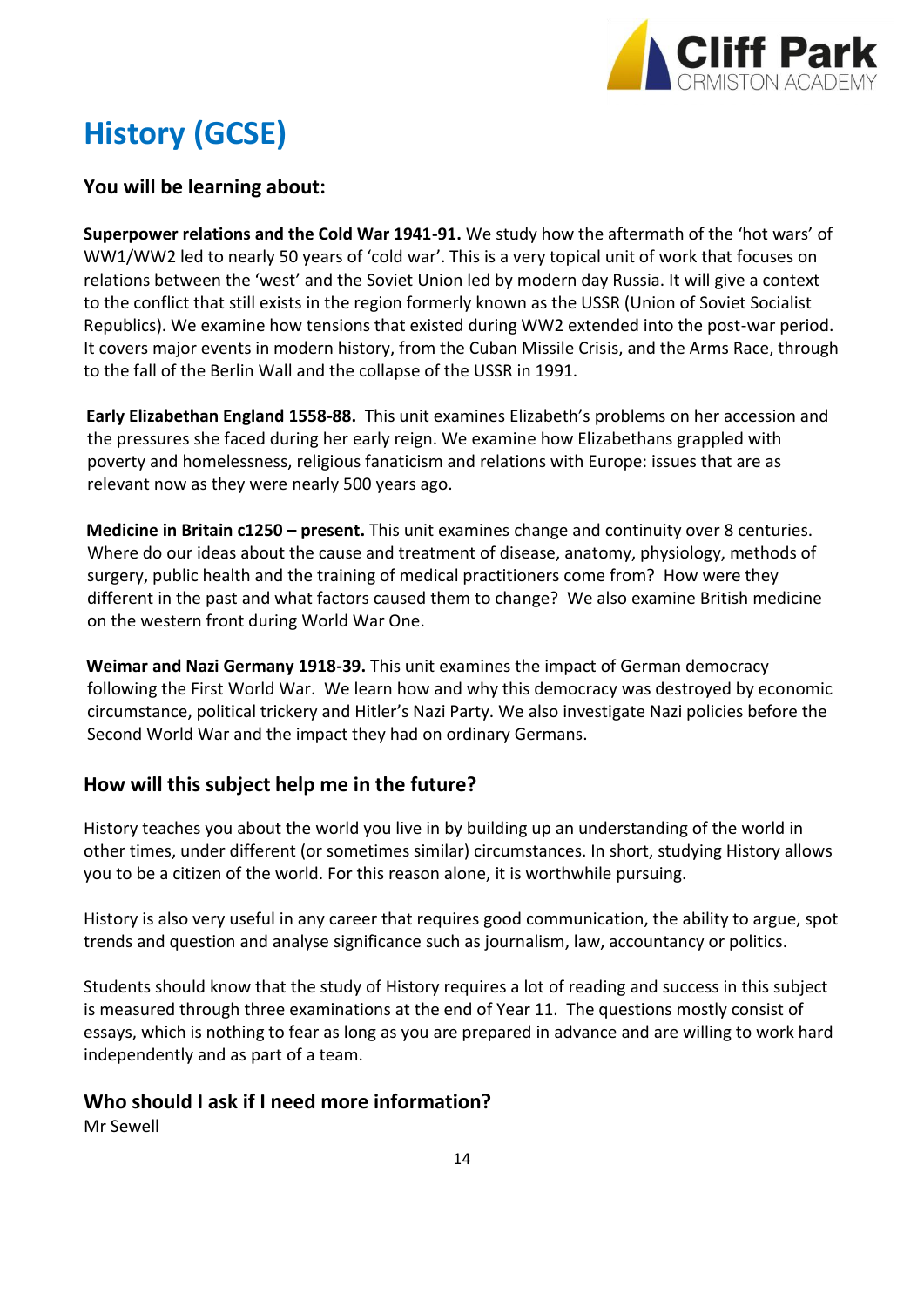

# **Hospitality (Vocational)**

### **You will be learning about:**

The Hospitality Industry and how it operates, food production, preparation, cooking and presentation as well as and nutrition behind the food. Most of the knowledge is taught through practical cooking, producing industry style dishes, cooking almost every week. You will learn and demonstrate the importance of colour, texture, flavour, time management, the hospitality industry and meeting the nutritional needs of customers. You will develop a wide range of culinary skills, appropriate methods of cooking and presentation.

By the end of the course, you will need to demonstrate knowledge of:

- Health, safety and hygiene legislation
- Nutrition and special diets,
- Costing of dishes
- Food allergies and intolerance
- Menu planning
- Cooking methods

The qualification is made up of two exams; one is a written exam about the Hospitality Industry and how it operates including different business types, job roles and skills along with how to keep customers and staff safe. The second unit is a practical exam, where you will plan and prepare suitable dishes to meet the needs of a realistic hospitality business.

# **How will this subject help me in the future?**

This is an ideal course to give you the skills and knowledge needed to work in the Hospitality, Catering and Leisure Industries, which are major employers in Norfolk and East Anglia. This course will support applications and progression onto catering and leisure courses at the local FE colleges.

# **Who should I ask if I need more information?**

Mrs Roe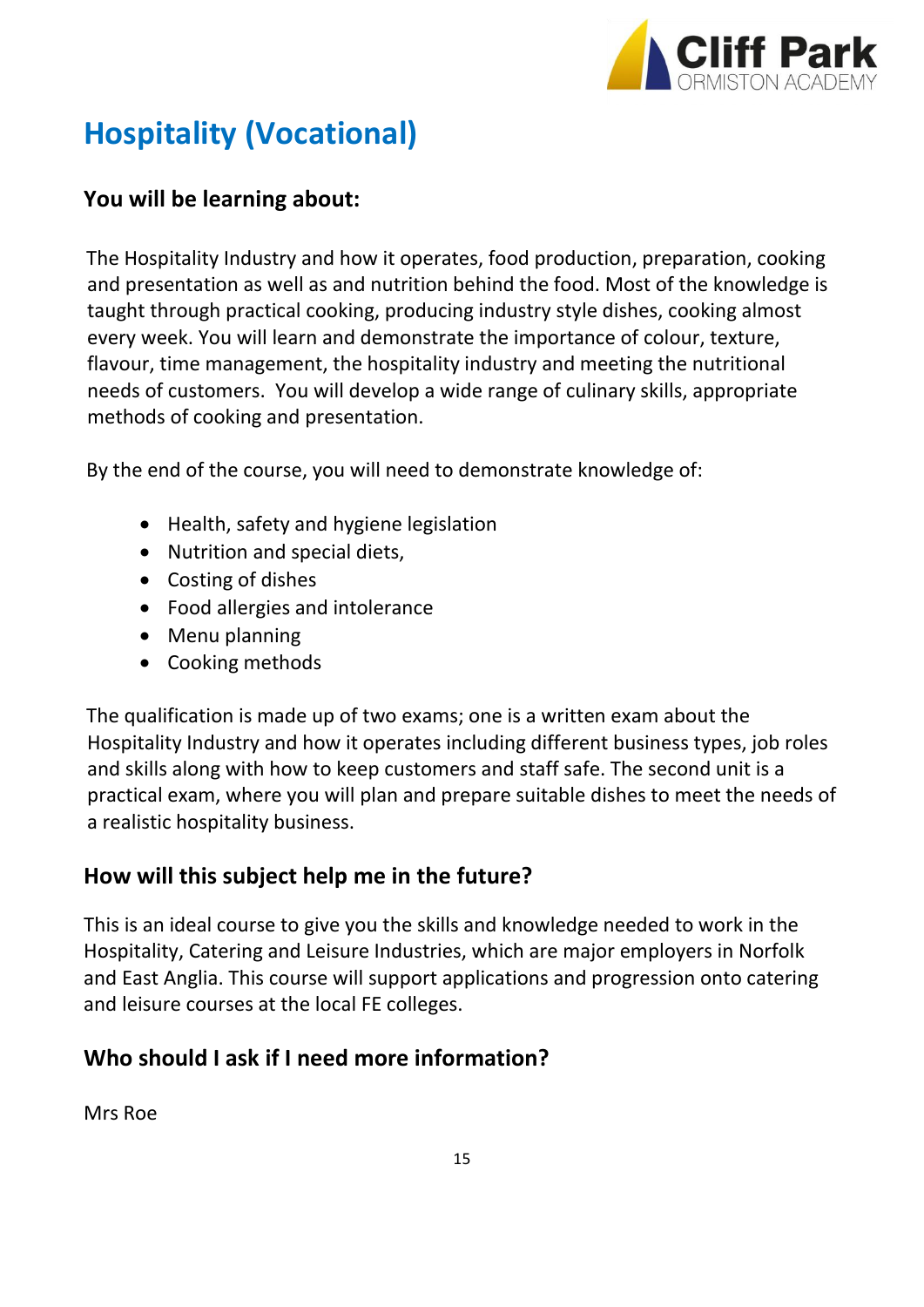

# **Media Studies (GCSE)**

### **You will be learning about:**

Media is about communication, particularly mass communication with lots of people. The media creates products that are designed to entertain and inform, created for lots of people to hear, watch or read, often at roughly the same time. Whenever you are watching television, streaming films, scrolling through social media or listening to a podcast, you are consuming media.

As a GCSE Media Studies student, you will analyse how media products like TV programmes and music videos use images, sounds, language, and representations to create meaning. You will learn about the media industry and how the industry affects how media products are made. You will investigate media audiences, exploring who are the people who watch, read and consume the products, and considering how different people might be affected by media products differently, and why. You will study lots of different media forms, such as:

• Television

- Film Marketing
- Online Media
- Advertising
- **Magazines**
- **Newspapers**
- Music Video
- Radio
- Video Games

Assessment will consist of both examinations (70%) and a controlled assessment (30%).

### **How will this subject help me in the future?**

You will practice a range of skills which will equip you for progression to A Level study. They will also help you hugely in other areas such as Film, English, Humanities and Social Sciences. Looking further ahead, over one hundred universities offer courses in Media, Communications and Cultural Studies in the UK. An A Level in Media Studies helps you to move towards these courses, as well as to those in a range of other areas. If university isn't for you, there is a huge array of career opportunities in the media, and it's an industry that is growing very quickly.

If you are interested in the idea of a career in TV and film production, advertising, journalism, interactive media, and digital marketing, technical production, special effects, web design and post-production, then studying Media at GCSE level is a great place to start.

#### **Who should I ask if I need more information?**

Mr Sorrento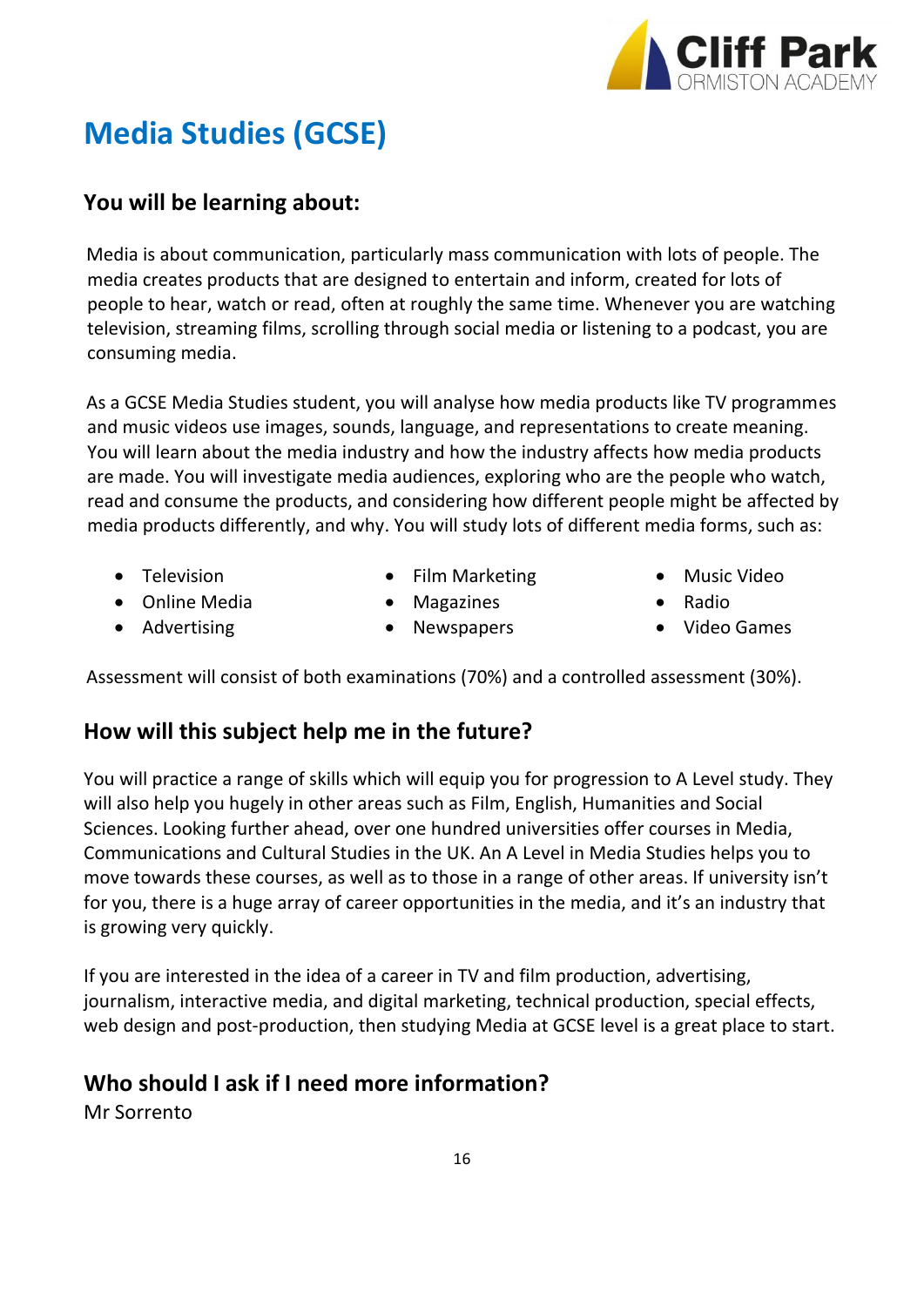

# **Modern Foreign Languages (GCSE)**

### **You will be learning about:**

Students are able to study **French** or **German** at Cliff Park Ormiston Academy. Both language courses are split into four elements:

- Speaking
- Listening
- Reading
- Writing

You will be exploring a number of different themes, developing your vocabulary in each. Languages require students to learn 'a little and often' in order to become confident linguists. With this in mind, a strong work ethic and the ability to work independently are key. Class participation is vital as it will help you develop your confidence necessary to tackle the Speaking Examinations. We value every effort.

### **How will this subject help me in the future?**

By taking a language at GCSE you'll have amazing skills and a valuable talent that's applicable to almost everything you do - so, it's quite a handy subject really. A language GCSE builds on what you've already learnt in years 7 and 8 and you probably know more than you think. By taking a language GCSE, you don't just learn the language, you get to find out about other people, countries and cultures so it really is an interesting and varied subject that opens doors to working across the world.

# **Who should I ask if I need more information?**

Mrs Ribery or Mrs Malley-Chambers

**PLEASE NOTE:** *Students may be invited to opt for a language as part of the English Baccalaureate.*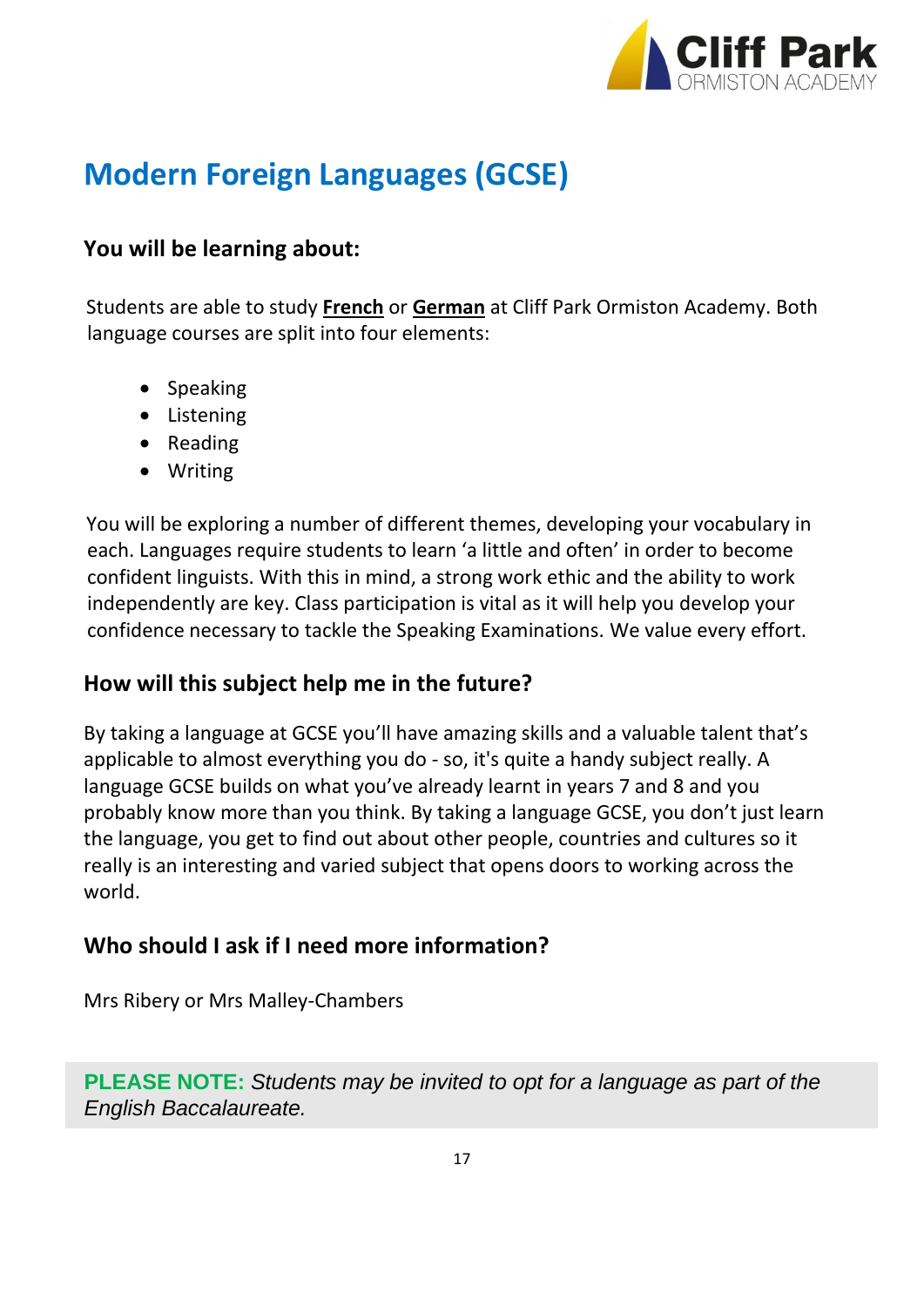

# **Music (Vocational)**

# **You will be learning about:**

The Music course is industry-focused with a high level of practical skills applied. A keen interest in music and the ability to play an instrument is essential. This is an area which you will develop over the course of each lesson.

You need to be willing to work both independently and as part of a group to complete band style projects. There is still the element of written work to support your practical units so you must be able to work to a deadline independently.

You will receive individual 1:1 tuition on your chosen instrument/voice each week with an external teacher and it is essential you attend these lessons to make progress. You will also be asked to perform at various events throughout the year.

The units recognise the importance of knowledge about music and the music industry, the role of the individual, coupled with music performance skills.

You will:

- Complete detailed analysis of different music styles
- Learn to develop your instrumental/singing techniques
- Discovering the best ways to achieve a good performance.
- Establish a good rehearsal and practice technique
- Apply knowledge of music theory to extracts of music and performance.

# **How will this subject help me in the future?**

The course provides you with excellent preparation if you wish to continue with music in your post 16 studies, or work in the music industry.

# **Who should I ask if I need more information?**

Mrs Howard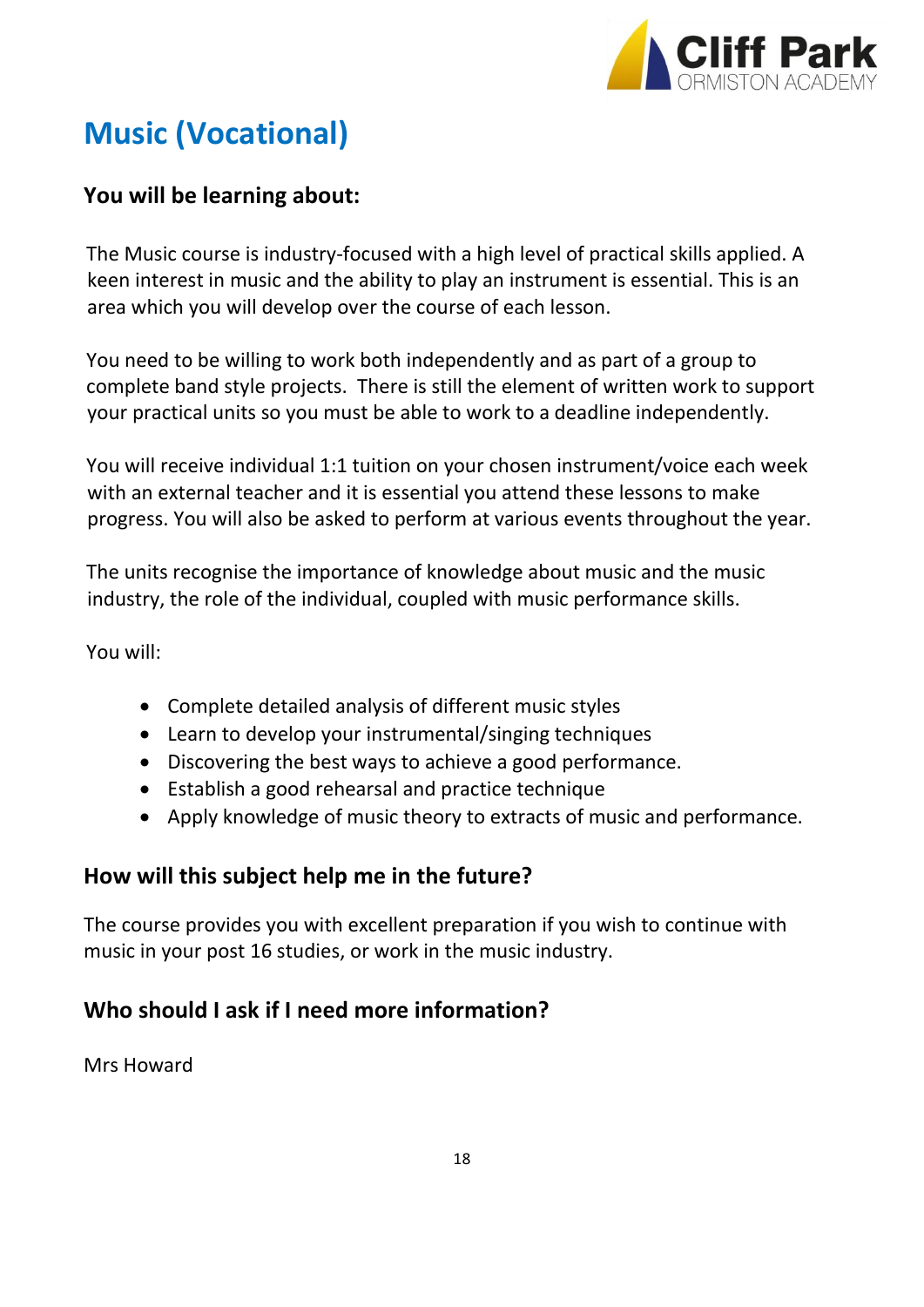

# **Sport (Vocational)**

# **You will be learning about:**

You will be learning to:

- explore different types and provisions of sport and physical activity for different types of participant
- examine equipment and technology required for participants to use when taking part in sport and physical activity
- be able to prepare participants to take part in sport and physical activity
- understand how different components of fitness are used in different physical activities
- be able to participate in sport and understand the roles and responsibilities of officials
- demonstrate ways to improve participants' sporting techniques
- developing fitness to improve participants' performance in sport and physical activity

# **How will this subject help me in the future?**

- You can continue your studies at college
- You can use your skills and knowledge in the world of work, sport and leisure
- You will have gained the knowledge to pursue a healthy lifestyle

# **Who should I ask if I need more information?**

Miss Taylor, Mr Warnes, Mr Callaby or Mr Aldous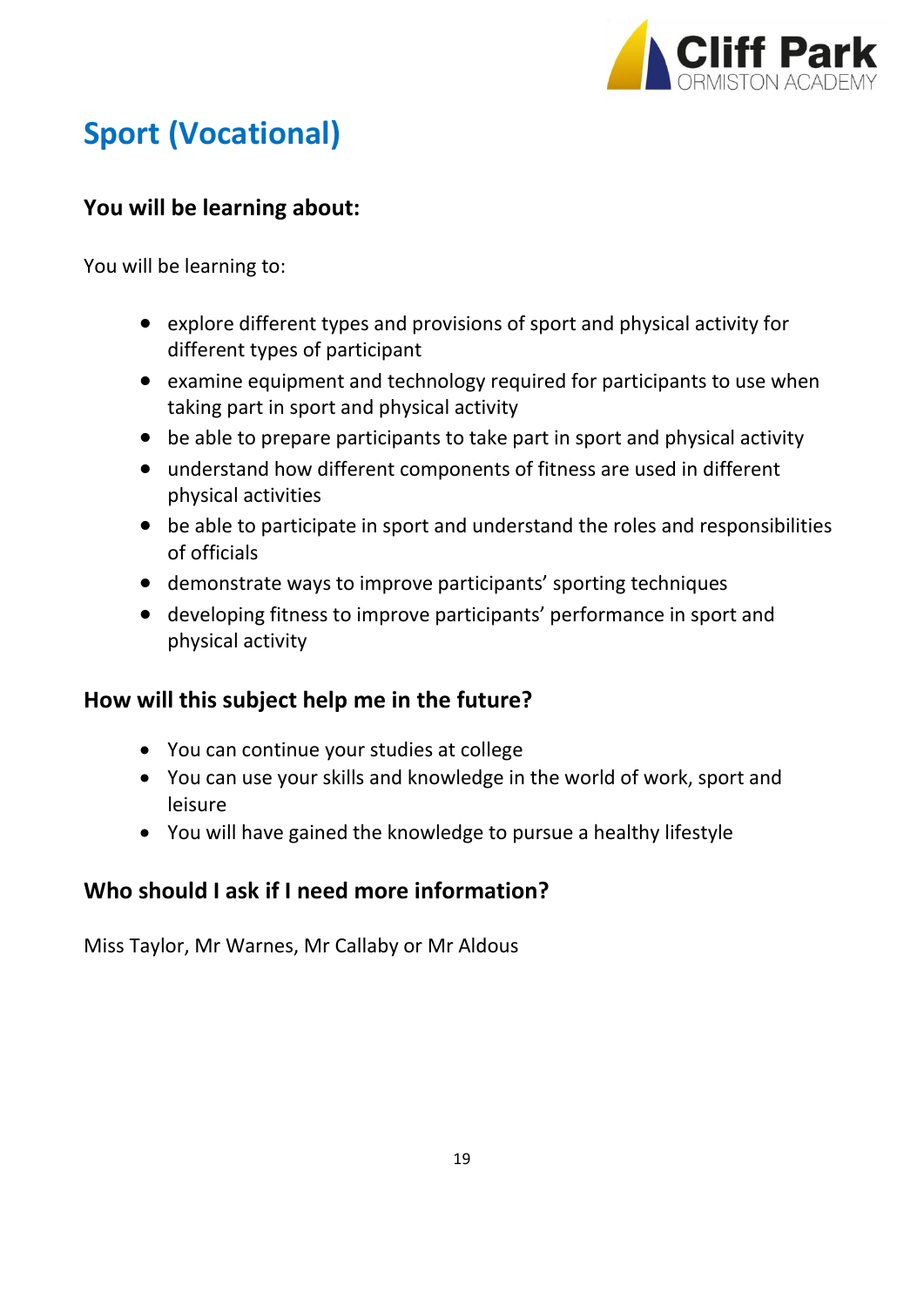

# **Sociology (GCSE)**

# **What is sociology?**

Sociology is the "science of society." It is the study of people's behaviour in groups.

# **You will be learning about:**

**Education -** This will involve investigating a variety of issues from the role of education and if everybody gets the same opportunities. Some questions you will consider:

- What is school for?
- Why are girls getting better exam results than boys?
- How much difference do schools actually make and how?
- Does it matter what your teacher thinks of you?
- Does your background or class, gender or ethnicity affect your exam results?
- Should there be private schools?

**Families and households -** This will involve investigating a variety of issues of how relationships within families have changed over time and how family differs in the UK with those in other countries. Some questions you will consider:

- How and why are families changing?
- What is the function of family?
- Is marriage still important?
- Why is the divorce rate rising and what are the consequences?
- Do men and women have certain roles in family?
- Does equality exist between the sexes?

**Crime and Deviance with Theory and Methods -** You will examine and discuss how crime is related to time, place, social situation and culture. Some issues you will consider are:

- What is crime?
- What is deviance?
- How is crime measured?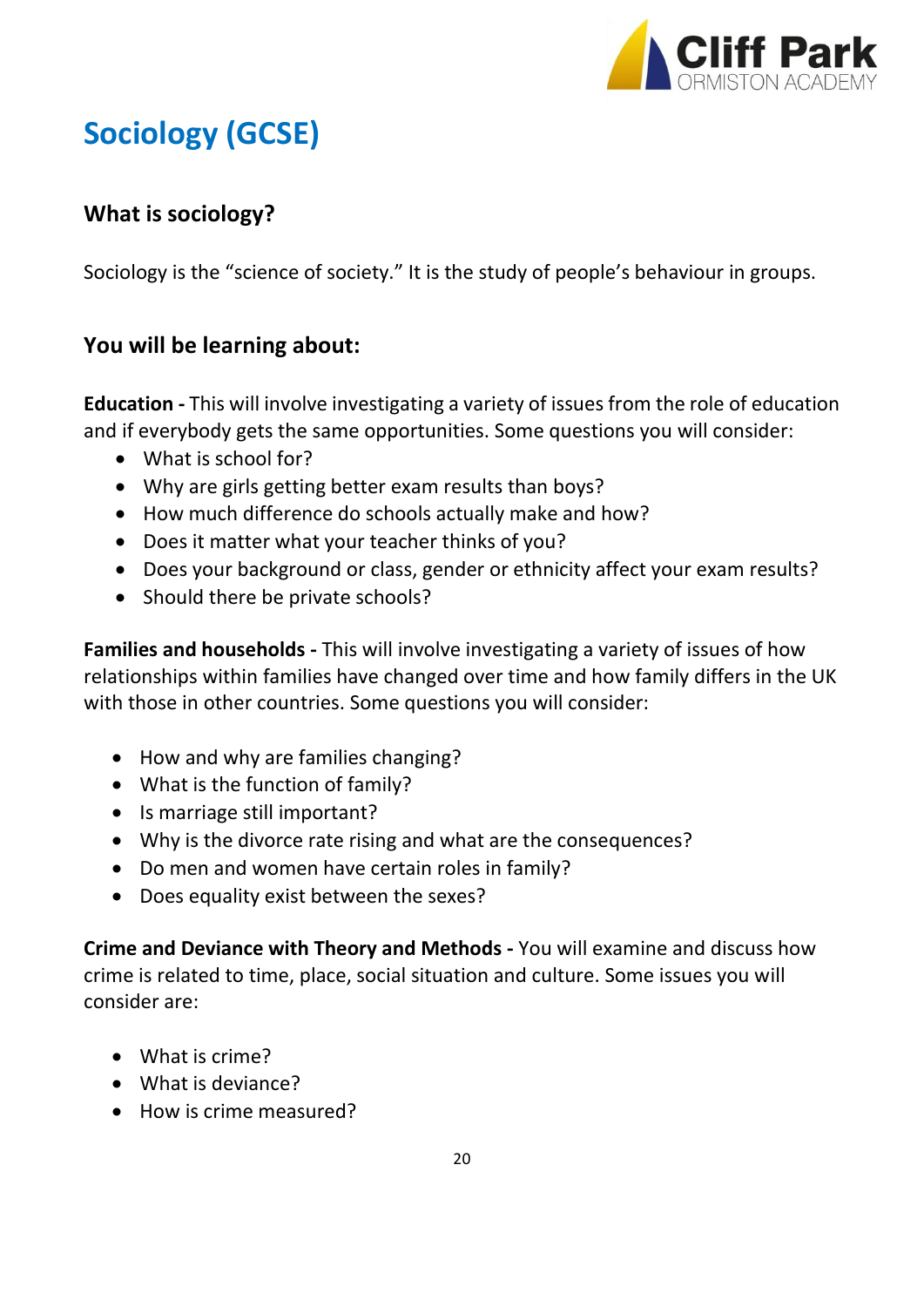

- Who and why do people commit crimes?
- Why do men commit more crimes?
- Why does class, gender and ethnicity affect criminal behaviour?
- Do the rich and powerful avoid punishment for their crimes?
- Should we sentence young people to prison?
- Should we have prisons?
- How does the media affect crime?

**Social Structure -** You will examine the very structure of British society. Some questions you will consider:

- Why are some people rich, why are some people poor?
- What are the factors that affect life chances?
- Do we all have the same life chances and opportunities in the UK?
- Can someone from a poor background get rich?
- Does real poverty exist in the UK?
- Do benefits help people or make them lazy?
- Who has the power in the UK?

# **How will this subject help me in the future?**

Studying Sociology gives you the opportunity to gain an understanding of the world around you and to reflect on social issues that relate to you. Sociology studies society, how it is changing and how it can be improved. It examines the ways we learn to fit in into society and what happens if we don't!

Sociology will help with careers such as being a police officer, teacher, social worker, counsellor, family support worker, journalist, lawyer, politician and many others.

# **Who should I ask if I need more information?**

Mr Mills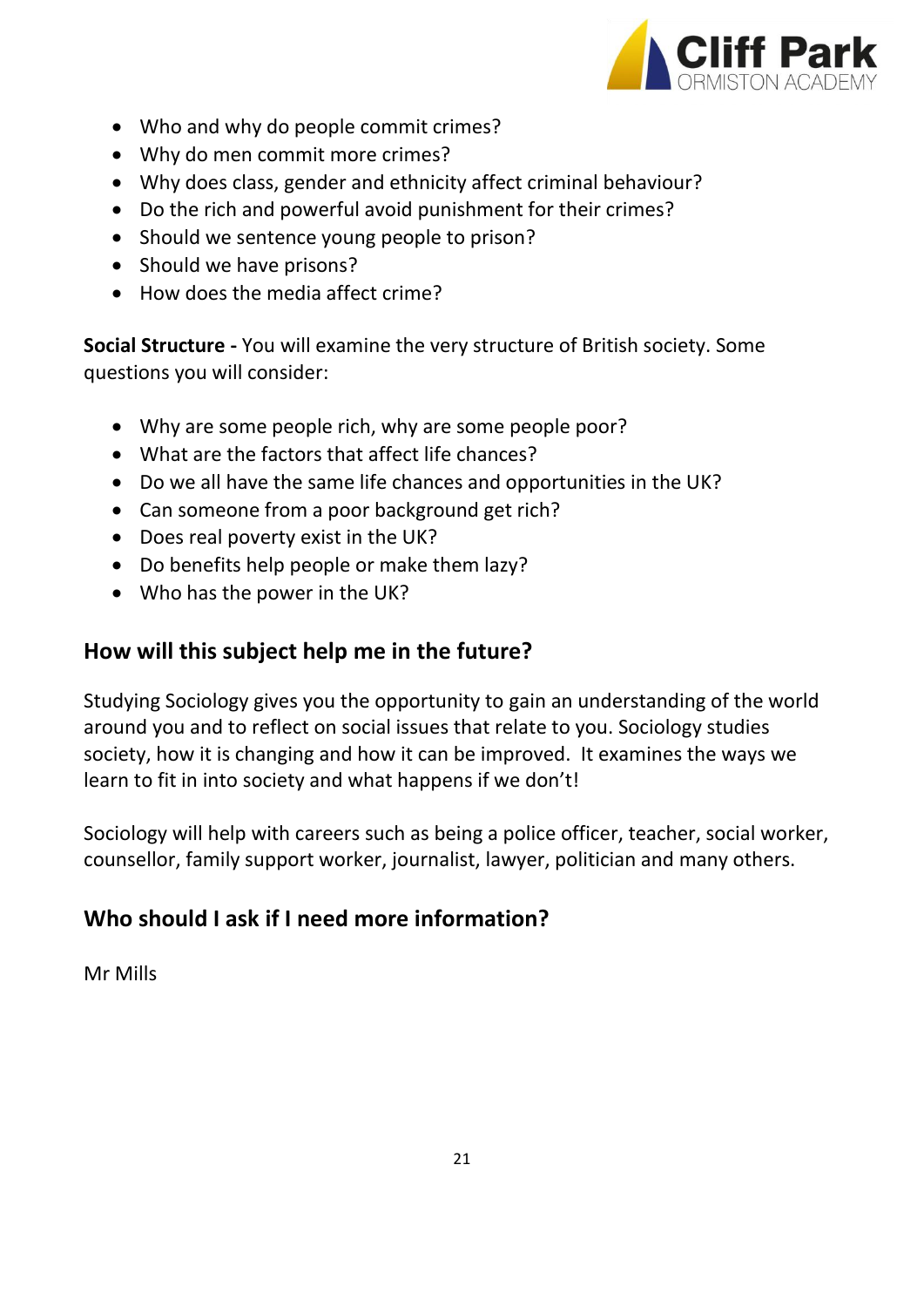

# **Textiles (Vocational)**

### **You will be learning about:**

Different textile artists (historical, modern and contemporary), designers and art cultures. You will have the opportunity to focus on the ones that interest you for example Cecile Perra, Lisa Kokin, Victoria Villasan, Sue Stone, Constance Howard, Jan Beaney, Cath Kidson, African Art, Australian Aboriginal Art, Stella McCartney, Vivienne Westwood and many more.

You will develop practical skills in a wide range of two and three-dimensional textiles materials and then focus on one or more materials of interest, including free-motion embroidery (sewing machine), machine stitching, fabric manipulation, fabric printing (sublimation printer), embroidery, weaving, embellishing (embellisher machine), tie dye and batik.

In upper school Textile Art, you will have greater opportunities to work with local artists, visit local art industries and galleries.

### **How will this subject help me in the future?**

Textile Art develops your visual knowledge and practical skills as well as your critical understanding skills both in a spoken and written way. These are invaluable life skills and will help out with all careers, especially textiles related ones such as a clothes designer, interior designer, tailor, seamstress, costume designer, artist, teacher, retail and many more.

# **Who should I ask if I need more information?**

Ms Langhan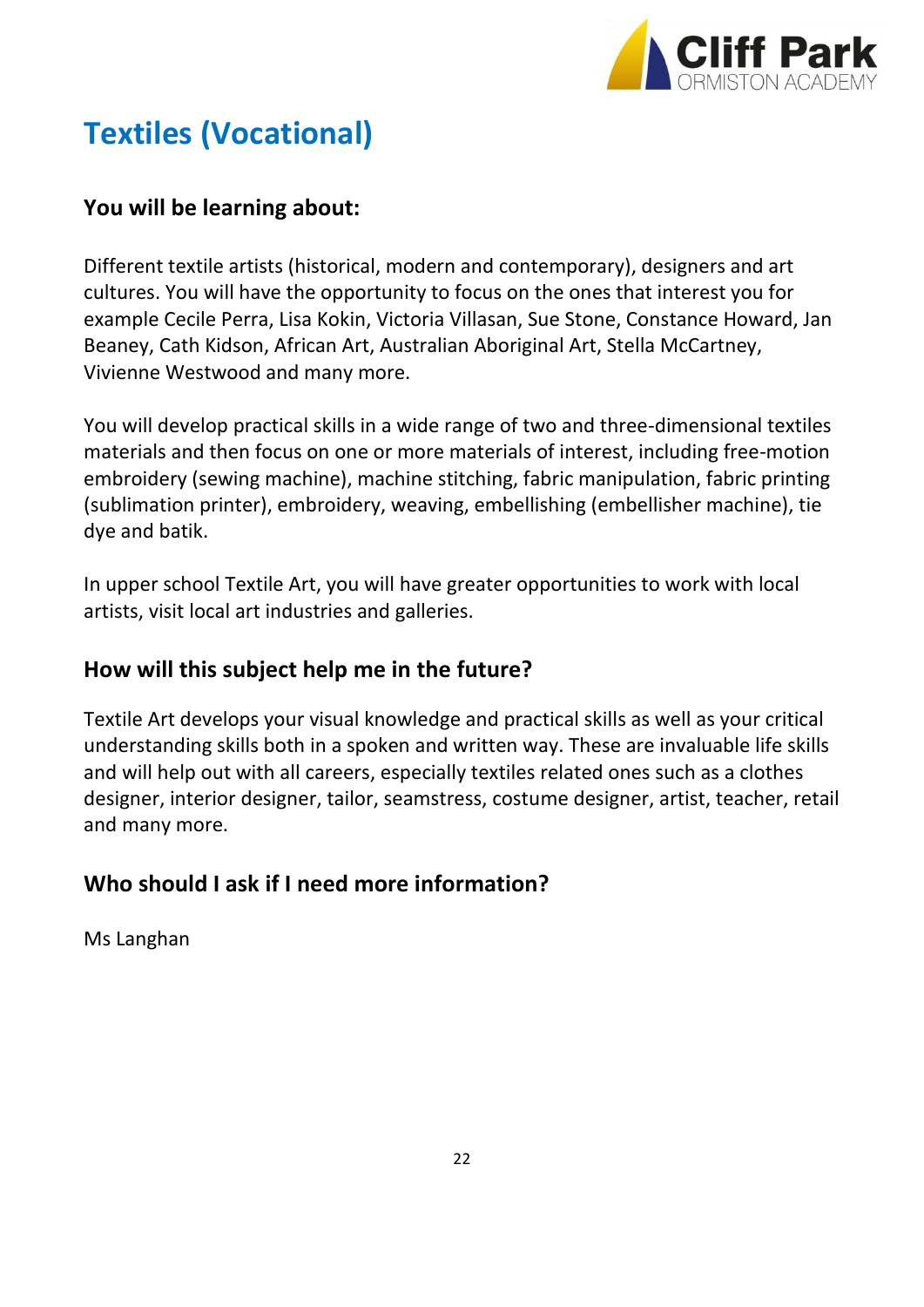

# **Travel and Tourism (Vocational)**

BTEC Travel and Tourism is a vocational qualification designed for people interested in the travel sector. This qualification will sharpen your skills for employment or further study.

#### **You will be learning about:**

The BTEC Travel and Tourism course is split into three units. Two units will be assessed through course work and one unit through an external exam:

### **Component 1: Travel and Tourism Organisations and Destinations:**

You will investigate travel and tourism organisations in the UK, their ownership, aims, key products and services, and how they work together. You will explore the role of different consumer technologies within the travel and tourism industry. Understanding the different types of tourism and different types of visitors and investigating the features that appeal to those visitor types.

### **Component 2: Customer Needs in Travel and Tourism:**

You will investigate how organisations use market research to identify travel and tourism trends and identify customer needs and preferences. Applying their understanding by exploring how specific needs are met by organisations.

#### **Component 3: Influences on Global Travel and Tourism:**

This unit you will explore the different factors that may influence global travel and tourism, and how travel and tourism organisations and destinations respond to these factors. By examining the potential impacts of tourism at global destinations and how destinations can manage the impacts of tourism and control tourism development to achieve sustainable tourism.

#### **How will my subject help me in the future:**

Travel and Tourism opens doors to careers such as a travel agent, working as cabin crew, Tourist information representatives or to study the subject at college or university. You could gain travel experience through voluntary work overseas or in a work placement at a travel company.

### **Who should I ask if I need more information?**

Mr O'Brien